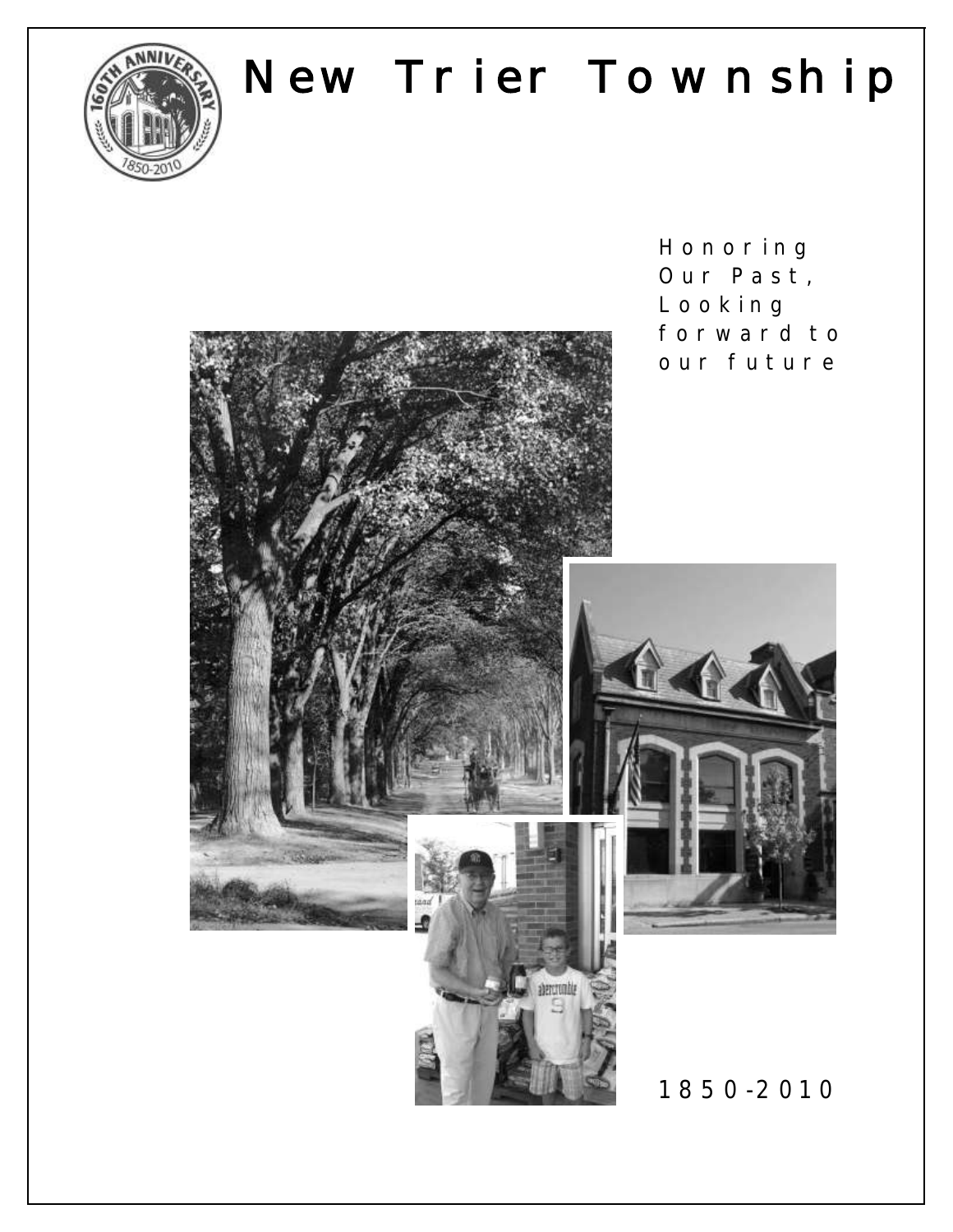**On The Cover:**

- *Elm Street looking east from Maple Street in Winnetka c.1900. Photo courtesy of the Winnetka Historical Society.*
- *The Township Office located at 739 Elm Street in Winnetka in 2011.*
- *Township Volunteer James Marran (left) accepts a donation from a young shopper at Grand Food Center in Winnetka during the 2010 Summer Food Drive for the Pantry. Thanks to the community's generous support, approximately 250 bags of groceries and several hundred dollars in cash contributions were collected during the drive.*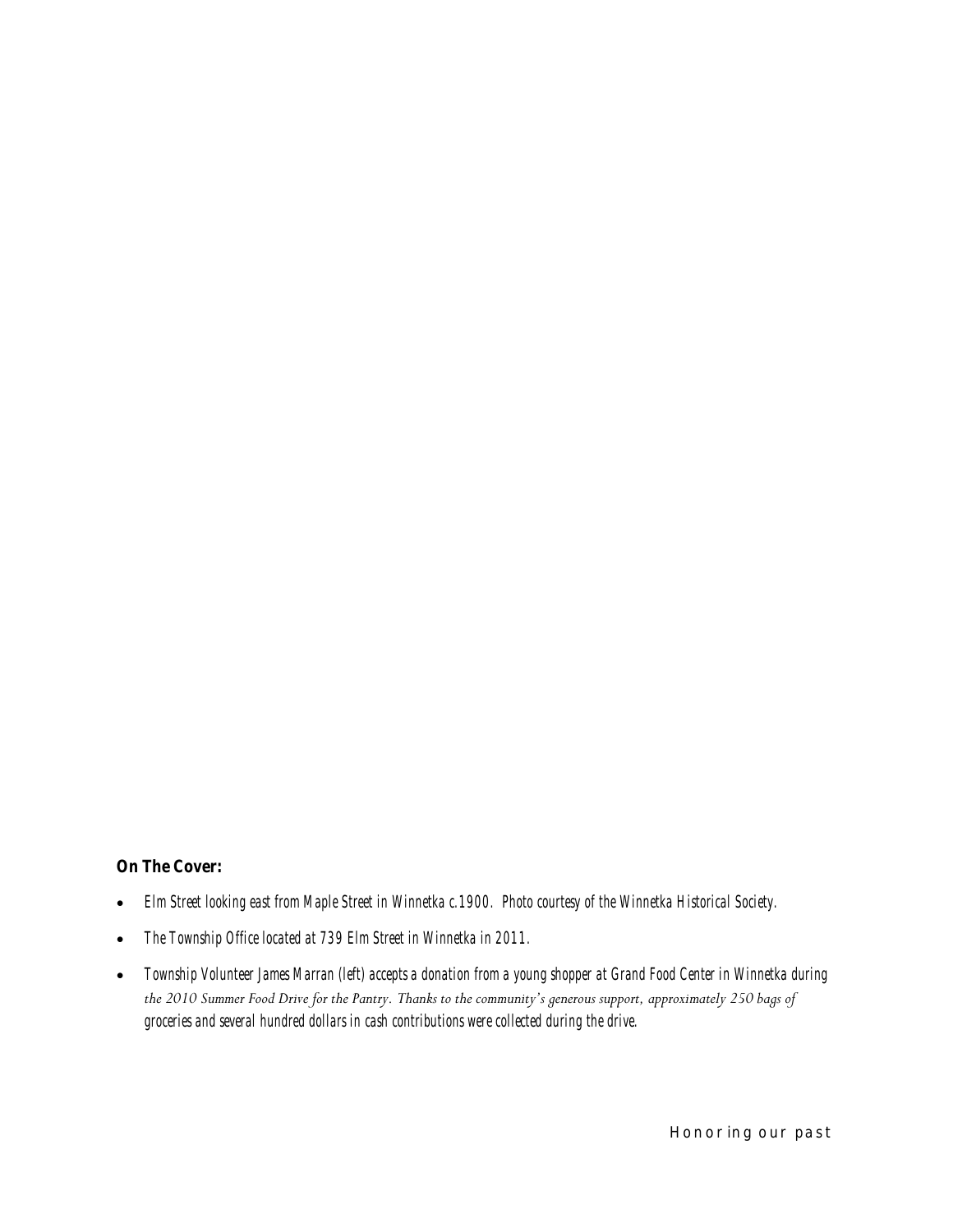# New Trier Township

# **A j o u r n e y i n t i m e**

# **T a b l e o f C o n t e n t s**

|      | How It All Began                                            | Page 2  |  |
|------|-------------------------------------------------------------|---------|--|
|      | Early Settlers & Early Settlements                          | Page 4  |  |
|      | Towns & Villages Emerge                                     | Page 6  |  |
|      | Getting Down To Business:<br>Roads, Weeds & Stray Livestock | Page 7  |  |
|      | Elected Officials: Now & Then                               | Page 9  |  |
|      | How Schools Shaped the Township                             | Page 15 |  |
|      | Wet or Dry?                                                 | Page 17 |  |
|      | First Woman Supervisor                                      | Page 18 |  |
|      | A New Century Brings Change                                 | Page 19 |  |
|      | New Township Era:<br>Specialization in Human Services       | Page 21 |  |
|      | Citizen Involvement:<br>Twenty-First Century Style          | Page 30 |  |
|      | Longest Standing Tradition:<br>Annual Town Meeting          | Page 31 |  |
| orth | Historic Landmark                                           | Page 33 |  |
|      |                                                             |         |  |



**Looking forward to our future**

**2010**

Wilmette

 $\frac{\lambda}{N}$ 

Winnetka

Lake<br>Michigan

'onily

lencoe

Northfie

Glen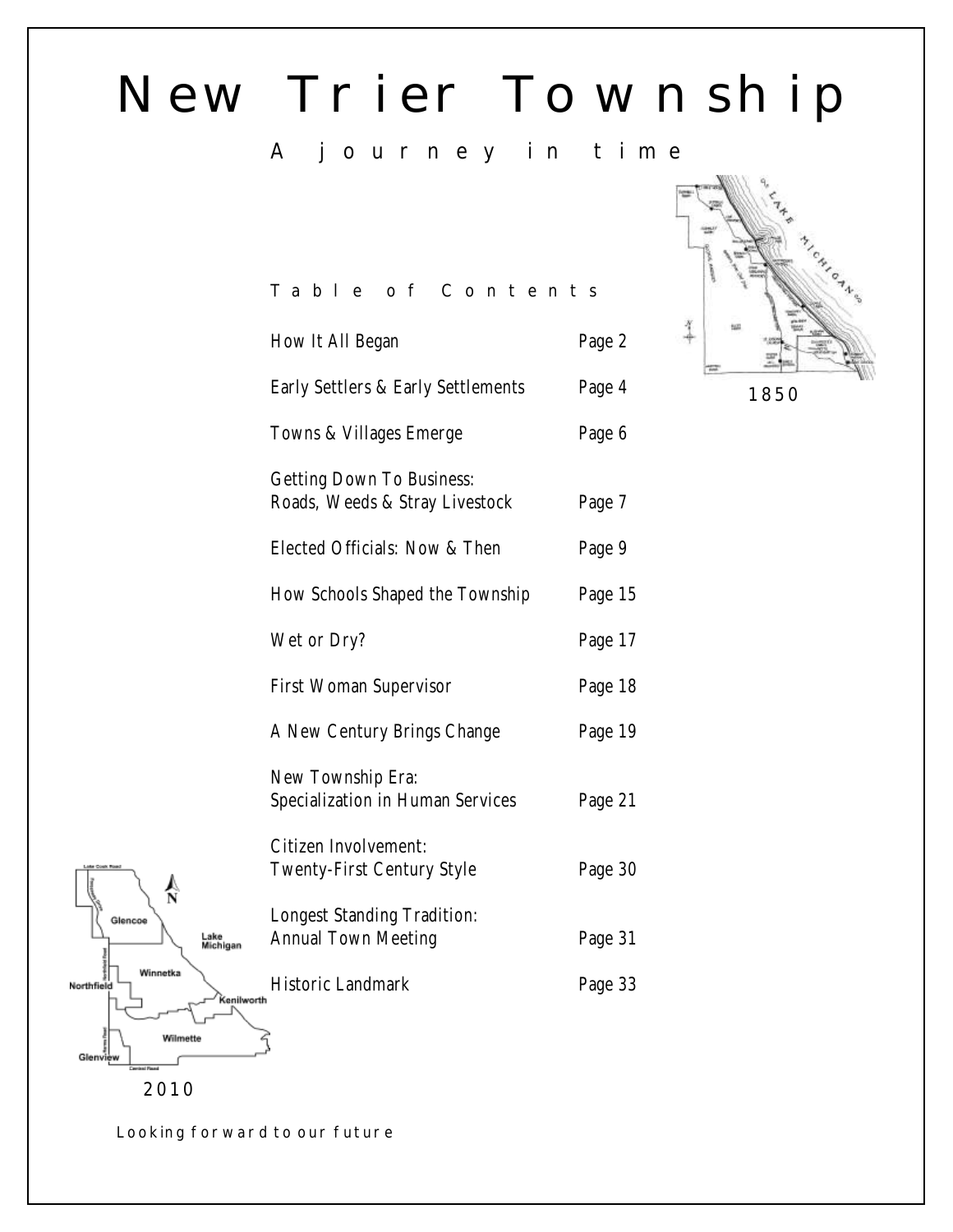## **How It all Began**



The first county governments mandated by the Illinois Constitution of 1818 consisted of a Board of Commissioners

because the earliest settlers in Illinois came from the South and preferred the commission form of government. As more New Englanders - or "blue-bellied Yankees" - settled in the northern part of the state, they demanded the Township form of government. They were accustomed to getting together, electing their officers, and making policy decisions close to home. In 1848 the Yankees succeeded in amending the State constitution to provide that a county could switch to Township government by popular election.

The area soon to be known as New Trier Township had a population of 473 when it chose to organize its government. The residents were a mix of farmers who had emigrated from Germany and entrepreneurial types who saw opportunities to start businesses, build fine homes, and raise their families in this developing part of Illinois. In *Life on the Mississippi*, Mark Twain wrote that Chicago was ―... a city where they are always rubbing the

lamp, and fetching up the genii, and contriving and achieving new impossibilities." His description also fit the area that was just a long buggy ride north of the growing metropolis.

From its beginning, New Trier has been a fractional Township: It deviates from the standard six-mile square because part of the Township is in Lake Michigan. The southern boundary was originally what is now Central Street in Evanston. The northern boundary was the county line (Lake Cook Road). The western boundary followed what we know today as Harms Road and Sunset Ridge Road. Back then it was a swampy peat bog that often burned for weeks at a time, sending clouds of black smoke over the marsh-like Skokie swamp.

Having chosen the Township form of governing, the residents had to elect officers and formalize their duties. On the first Tuesday in April 1850, a group of men (women couldn't vote) assembled in response to a notice circulated throughout the area by the Clerk of Cook County. They met at the Wayside Inn, the home of John Garland. As the first order of business they chose Jesse Mattison as Moderator, John Garland as Clerk, and Thomas Russell as Assistant Clerk. The Minutes of that meeting, written in a beautiful handwriting by the Clerk and still stored in the Township archives, reads: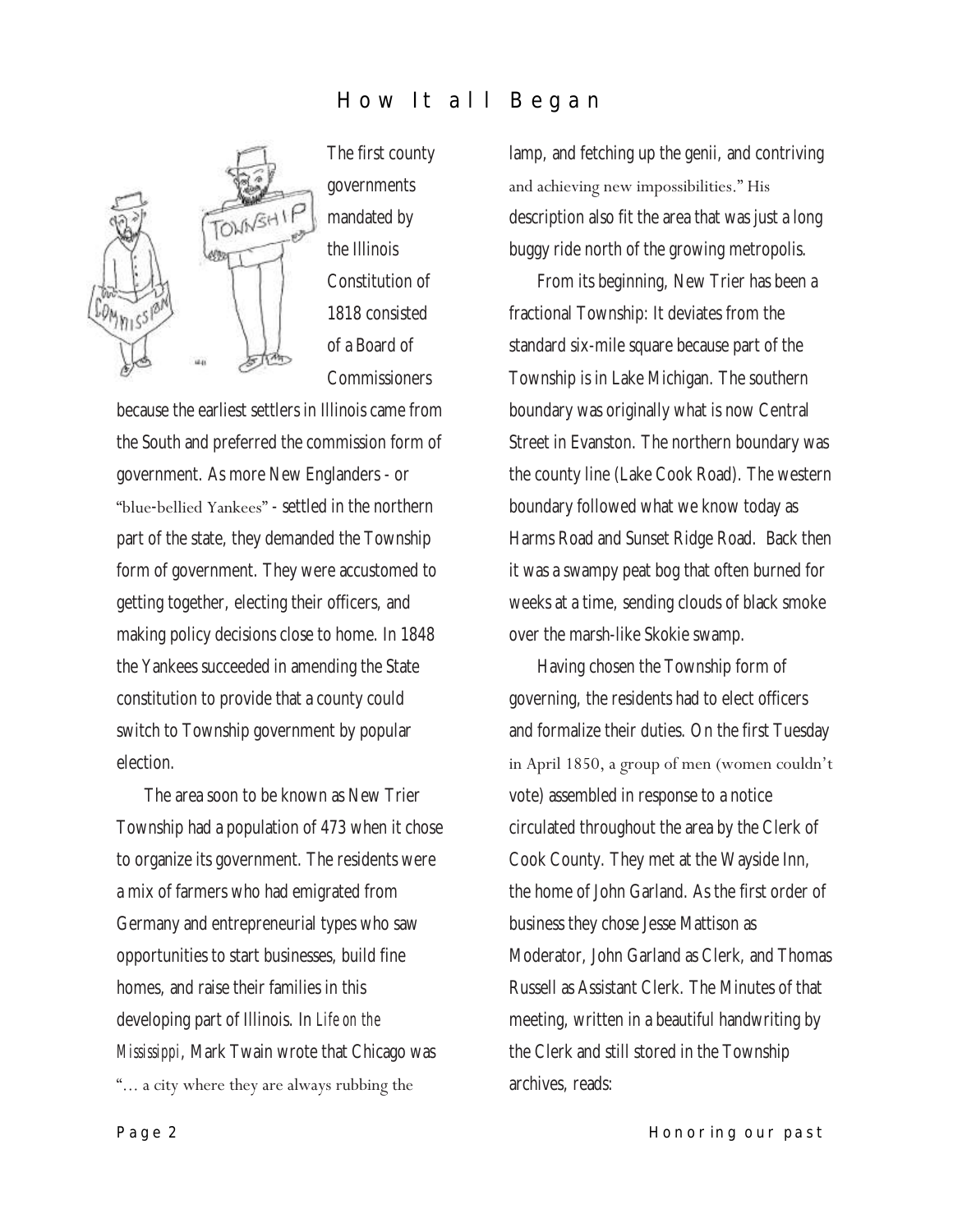*The Moderator having proclaimed the Polls Open, the election commenced. At the close of the polls, the ballots being counted. Mr. James Hartrey was elected supervisor, John Garland, was elected Town Clerk; Mr. Andrew Hood and Mr. Hanson H. Taylor were elected Justices of the Peace; Mr. Michael Gormley, the Assessor; Mr. John Lowerman, the Collector Anton Snyder the Overseer of the Poor. Michael Dietrich Michael Gormley and Jas. Hartrey Commissioners of Highways. Frederick Uday and Charles Ludwick Constables William H. Garland John Lowerman and George Dietrich Overseers of Highways John Wanger and John Coonrod Poundmasters.*

New Trier Township now had officials but no money. The record reads: "April 17, 1850 the Board of Auditors met at the Town Clerk's office and arranged for the following notice to

#### be posted."

*Whereas a written statement signed by Joseph [sic] Hartrey superintendent, John Garland town clerk, Andrew Hood and Anson H Taylor justices of the peace and the following free holders whose names are these: John Betdhassy, Mathias Booney, John Coonrod, John Veerer, Lawon Hall, Diet Taylor, Peter Harms, Marcus Gormley, C. F. Uthey, Jacob Ludwick, Chas. Ludwick, and Michel Dietrich has been filed in my office showing that it is as they believe necessary for the interest of said Town that a special town meeting be holden you are therefore hereby notified to meet at the house of John Garland in said town on the second day of May next at 9 o'clock in the morning and when convened to act on the following articles to wit:* 

*First to choose a moderator to preside at the meeting Second to vote a sufficient tax to purchase book for the town*

*Third to vote tax sufficient to pay town officers Fourth to make regulations concerning cattle, horses, hogs etc.*

*Given under hand at New Trier this 20th day of April 1850 John Garland clerk*

& Records of the Scien of Situ Écie<br>County of look State of Himes Waited States<br>Increased by Increas the bounty black having balled at them modeling<br>at the house of Sha factored in trace them modeling<br>for the house of Sha factored in trace them with<br>fact the model black the sixter and of the<br>medicine to the policy of the k Sihn harvernan for the Collection<br>Enter Suyan for the Overnor of the Ro

The minutes of Township meetings were handwritten by the Clerk and kept in a bound volume. When one book was filled, money was appropriated for another. To this date, Township Minutes dating from 1850 to the present are kept in books stored in the Township office.

The record of the Town Meeting of May 2, 1850 states:

*\$150 be raised to pay town officers and purchase book and stationary [sic] and other things needful for said town. That cattle, horses and hogs shall be allowed to run at large and if they get into a lawful enclosure the owners of said creatures shall pay what damage they shall commit. The fence shall be five feet high staked and ... the three under rails to be four inches apart. Bulls to run at large liable to the above penalty. That a stud horse over 2 years old shall not run at large. All rams and sheep and lambs shall be allowed to run at large liable to the above penalty.*

Meetings were called to plan roads, build bridges, appoint new officials and pay bills. Officials were paid one dollar a day for performing their duties.■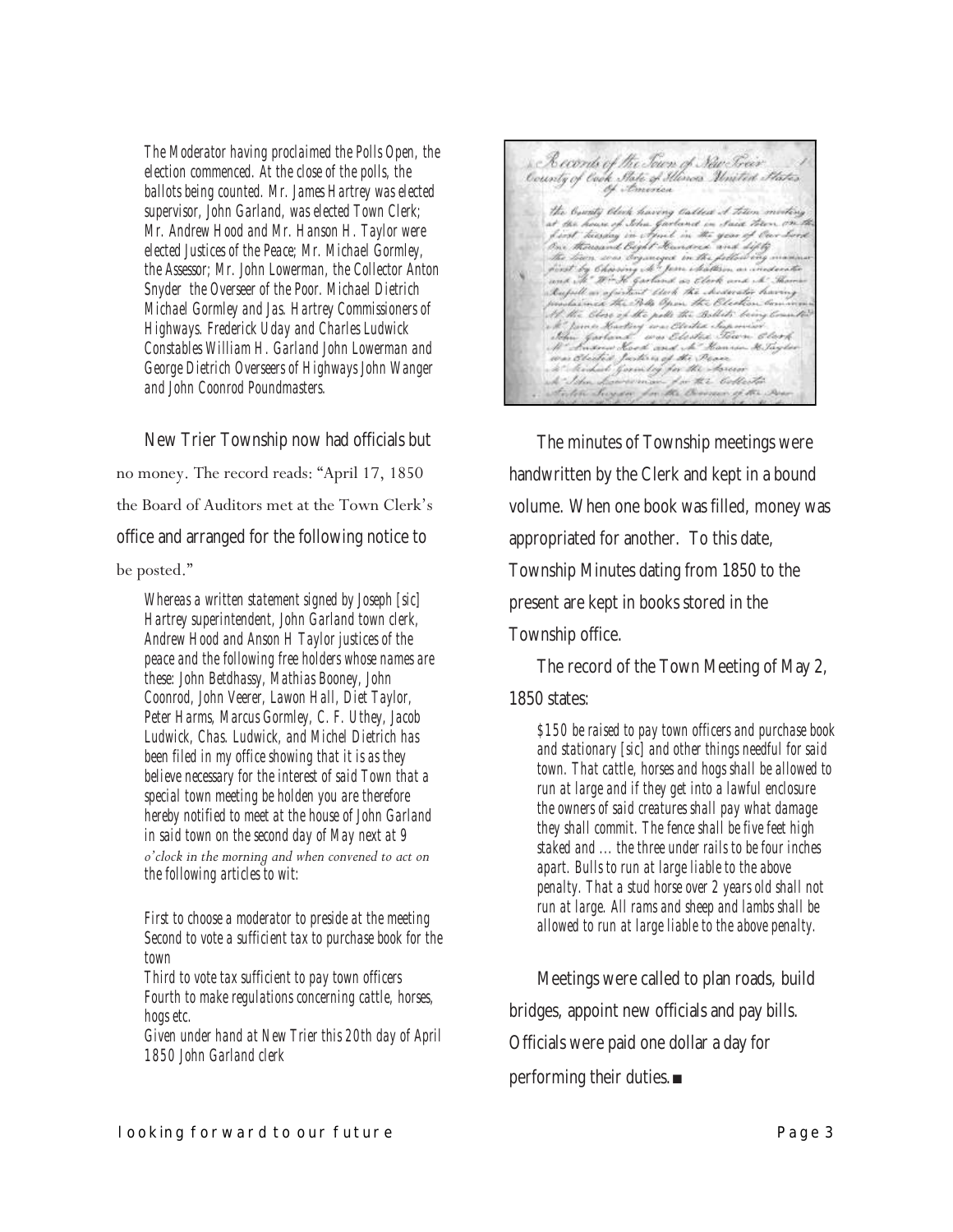## Early Settlers & Early Settlements



The names of the first elected officers reflect some of the Township's history. They were a diverse group. The Patterson's were one of six families from Vermont who

came to the area about 1836. Erastus Patterson built a log cabin on the east side of Sheridan Road that served as a welcoming place for travelers to the area, often on their way to "Milwacky."

Hanson Taylor (or Anson H. Taylor), who was an original Justice of the Peace, built a log cabin on a bluff north of the Hubbard ravine in 1837. He opened La Pier House, a tavern, in what was called Taylor's Landing, the business district of Taylorsport (later called Glencoe). He also built a pier, warehouse and facilities for unloading timber. Taylor did a brisk business handling building materials brought from Chicago and other cities around Lake Michigan for the new settlements in the area. He was appointed by the federal government to be the first postmaster for the area called New Trier.

Michael Gormley, who was elected as Assessor, married one of Taylor's daughters. Later, he was active in the affairs of the Village of Glencoe. He died of an apoplectic fit at a Glencoe Village Board meeting -- things were much more heated in those days.

John Garland, it was said, came from England and had inherited wealth. In 1847 he bought the Patterson Tavern, located near what is now Lloyd Park in Winnetka and operated it as the Wayside Inn for 10 years. It was also his home where he and his wife reared eight children.



*In 1836, Zeruha Patterson came with her husband, Erastus, and five children in an ox-drawn covered wagon to the new North Shore area. They built a log house known as Patterson's Tavern. After the death of her husband, she acquired 57 acres of land and sold the tavern, which passed into the hands of John Garland. Photo courtesy of the Winnetka Historical Society.*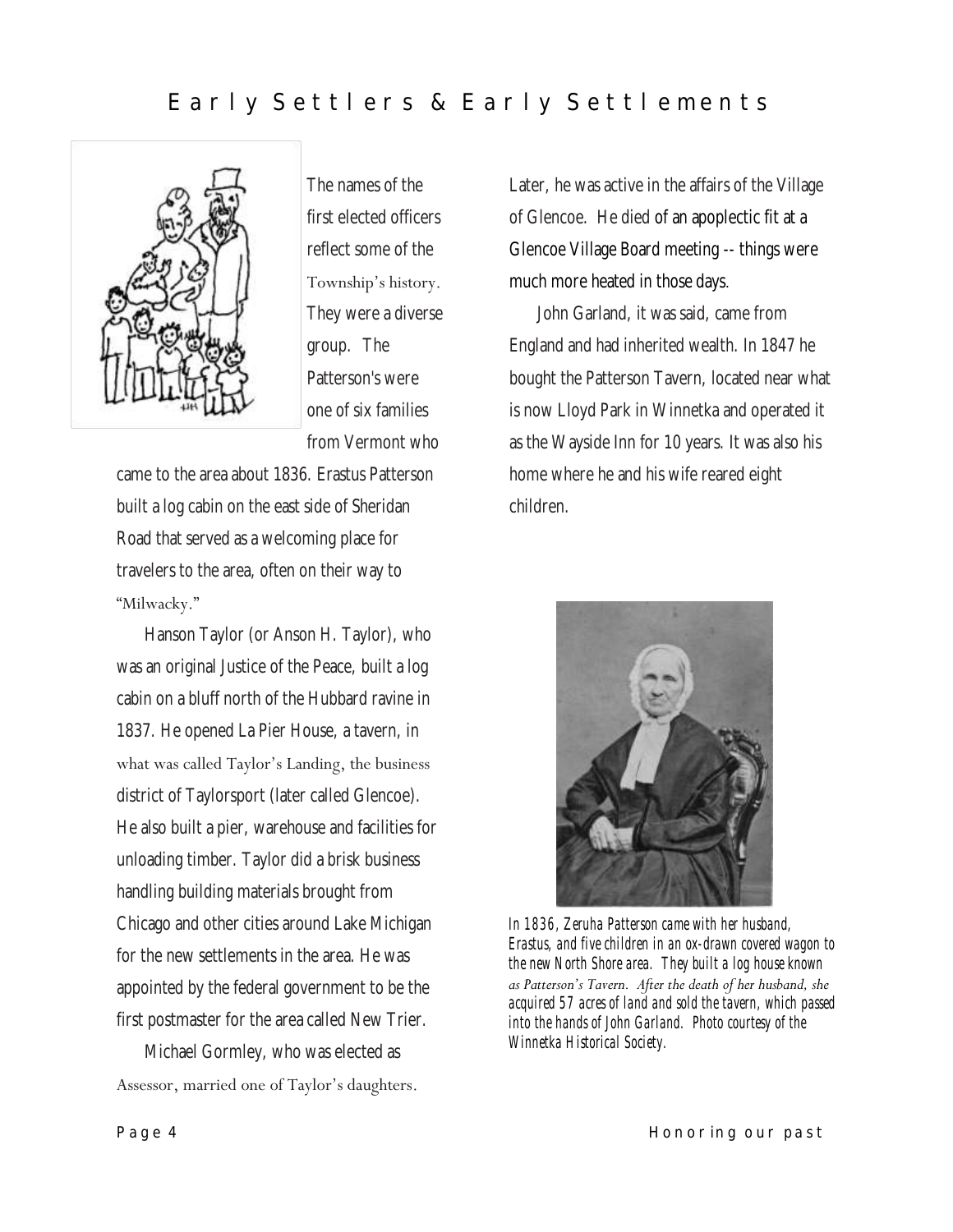

*Johann and Anna Lauermann were Gross Point pioneers in the days before the Township was chartered. Their descendents built a tavern and a dry goods store. Photo courtesy of Wilmette Historical Society.*

John Fredrick Schildgen, who served as Supervisor from 1858 to 1862, Assessor from 1874 to 1875 and, later, in other Township offices, was one of many early settlers who came from Trier, Germany. He was a civic leader and a strong advocate of public education.

Matthias Happ, a member of an early German family that established a blacksmith shop, was elected Collector in 1853 but refused to serve. Legend says one of the Happs was responsible for naming the Township after the city of Trier.

John Lowerman, "an Anglicized version of Lauermann" who was elected Collector in that first election, may have been a relative of Johann Lauermann, one of the original farmers in the Gross Point area.

John Fiegen, a carpenter and a resident of the Gross Point area, was elected a Constable in April 1853 to fill a vacancy. His oath of office included a solemn vow that he had not "fought a duel or sent to accept a challenge to fight a duel which might have been the Death of either party nor been a second to either party nor in any manner aided or affishled [sic] in such a duel nor been knowingly the Bearer of such a challenge or acceptance since the adoption of the Constitution and that I will not be so employed or concerned Directly or indirectly in or about any such Deed during my continuance in Office So help me God."

Fiegen was 44 years old when he mustered into the service as a private in the Twenty-third Infantry Illinois Volunteers during the Civil War. He was taken prisoner on July 24, 1864, at the Battle of Kernstown in Winchester, Virginia, and died in Andersonville Prison.■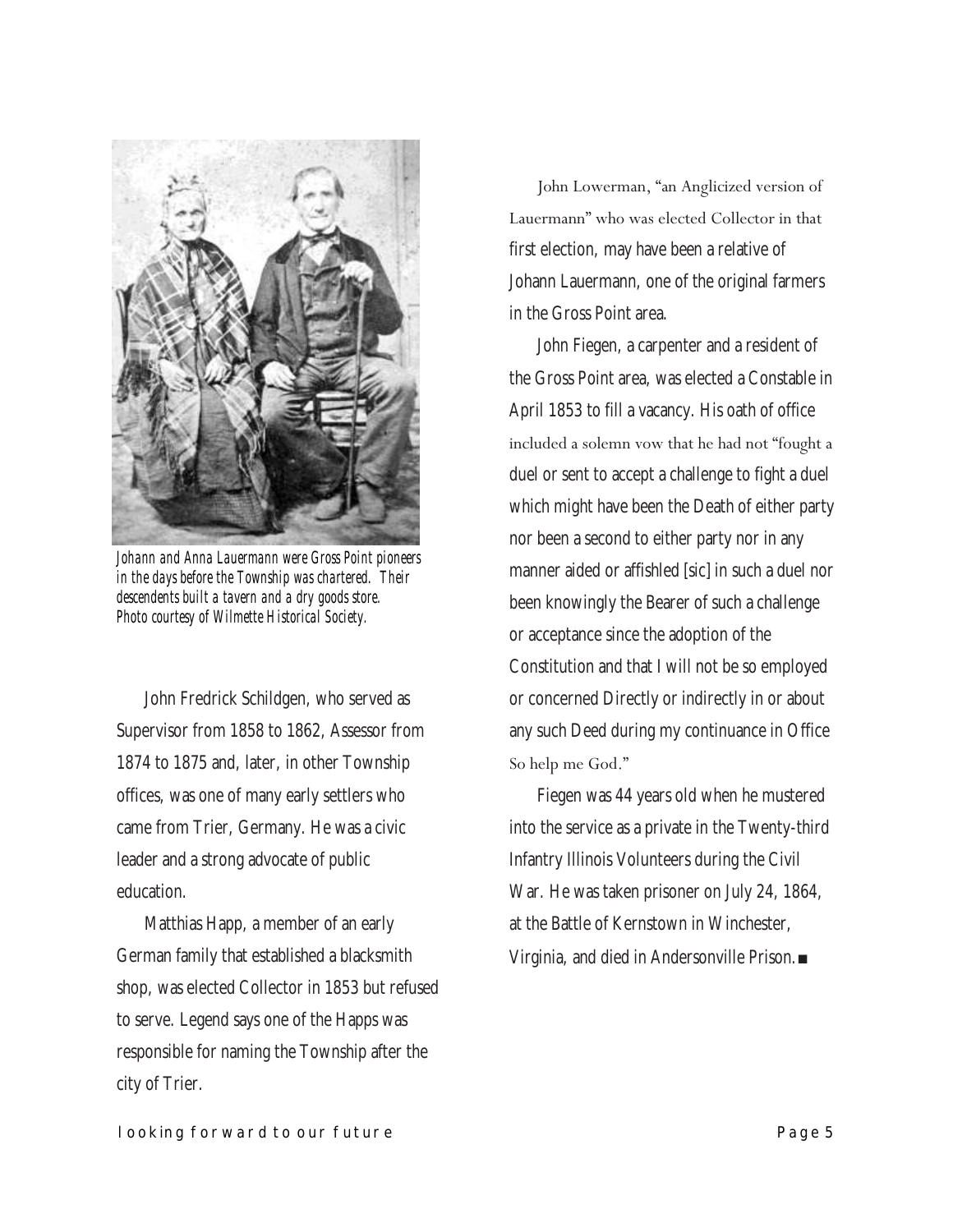## Towns & Villages Emerge



The diversity of the new era is evidenced by the emergence of towns and the businesses that supported them.

Wilmette was chartered in 1872. To the south, Wilmette included the land between Central Street and Isabella Street in what is now Evanston. That bit of land figured prominently in many squabbles over building a high school in New Trier Township. It ultimately became a part of Evanston in order to make the boundaries of the town of Evanston and Evanston Township the same. To the west, along Happ Road was a settlement known as Wau-bun, which became Northfield.

Ridge Road was called Deutschman's Road, probably because most of the residents who had farms and businesses along its route were of German descent. It was the eastern boundary of the town of Gross Point, which was chartered in 1874. In 1896 Gross Point built its village hall, which today is the home of the Wilmette Historical Museum. A brochure published by the Wilmette Historical Museum says there

were no less than 15 taverns within the boundaries of Gross Point. They were a source of town revenue that did not, alas, survive the course of history.

The German farmers and businessmen were rivaled in their enterprise by the real estate investors who were platting and selling lots in Wilmette, Winnetka, Kenilworth and Glencoe. Winnetka was chartered in 1869. That same year Taylorsport became Glencoe and Joseph Sears' model village, Kenilworth, completed in 1854, was chartered.

Two events gave impetus to Township growth. One was the beginning of passenger service on the new railroad track from Chicago to Waukegan provided by the Chicago and Milwaukee Railway (later the Chicago and Northwestern Railway) in 1855. Two Wilmette citizens put up the \$700 needed to build a wooden depot to entice the railroad to stop in Wilmette. The other event was the Great Chicago Fire in 1871. Many families decided to move out of the city and into the less-crowded suburbs. They bought lots and built houses on the North Shore and commuted by rail to their jobs in the city.■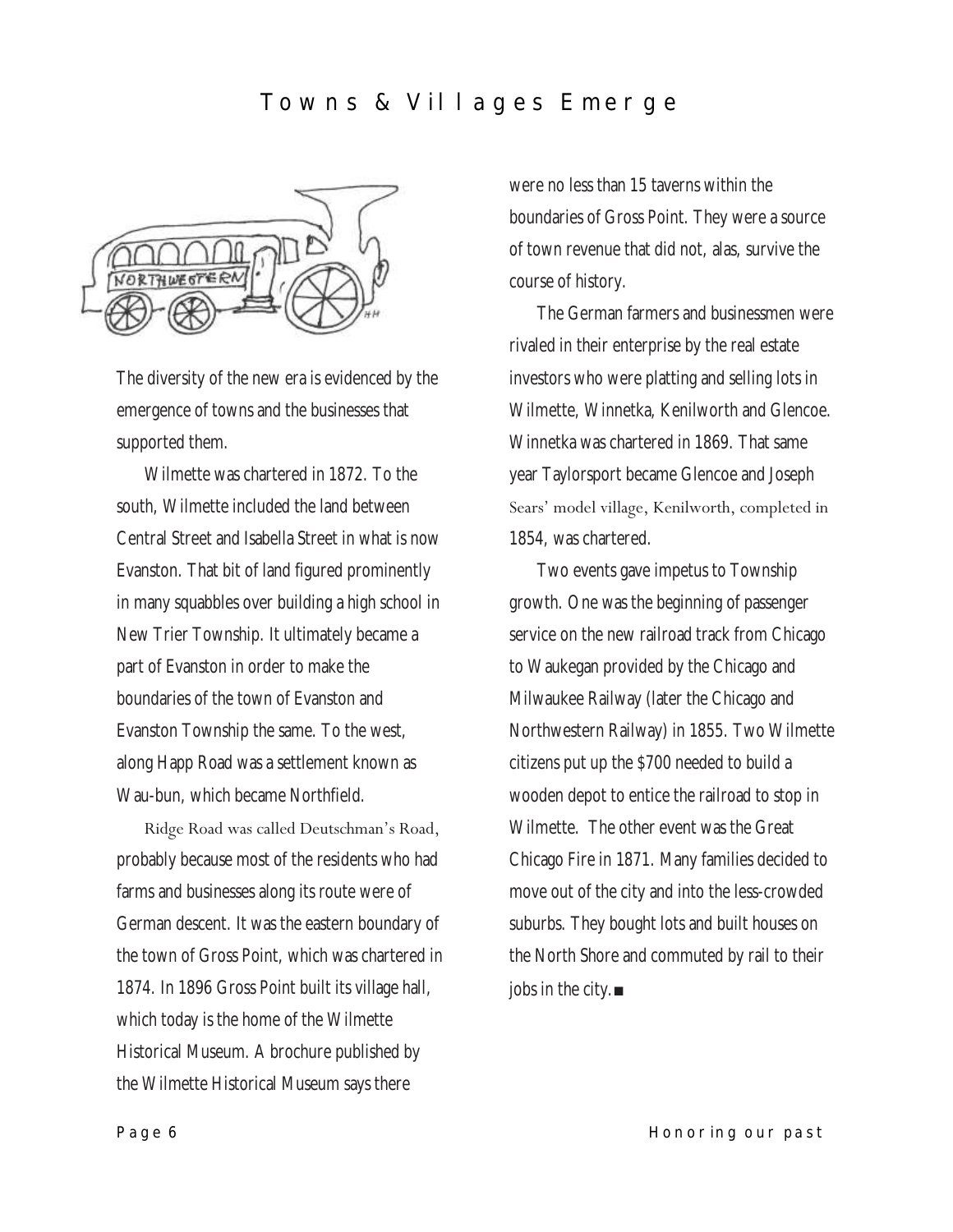## Getting Down to Business: **R o a d s , W e e d s & S t r a y L i v e s t o c k**

In July 1850 the new officers had to grapple with serious business: There were very few roads in the area and most of them were simply muddy tracks. The new administrative unit was obligated to maintain the existing roads, such as they were, and build new ones.

A series of entries in the Board Meeting Record books tell the story: A group of residents would appear with a petition to have a road built along a specific route. The men whose farms or property would be served by the road agreed to provide the labor.

The Township would supervise the road construction and deliver the gravel necessary to surface the road. However, the direction or layout of the new road was often disputed. Another group would petition that the road should take another route. These disputes took considerable time to settle.



*To become stuck in the mud along a Glencoe village street was not unusual in the early days. Photo courtesy of the Glencoe Historical Society.*

A letter from a constituent read at an

#### Auditors' Meeting in 1910:

#### *Dear Sir!*

*Will you kindly notify the proper authority in regard to the big ditch of which the sides are falling in and it is only a question of a few weeks that the road in front of my place will sink into it. The boards are rotten as was the whole job when done. Who ever heard of it to use the lumber that way without being soaked in hot tar, of course it must neccesarily [sic] rot in a comparatively short time. Please see to this at once and oblige very respt.* 

#### *L Schlotfeld*

The Road Commissioners were instructed by the Auditors to investigate Mr. Schlotfeld's problem.

Because some of the Township sat on a flood plain, concerns about roads, sewers, and drainage ditches had a high priority in the Township government. In 1879 a notation indicates that the Township's road expenses amounted to \$2,800.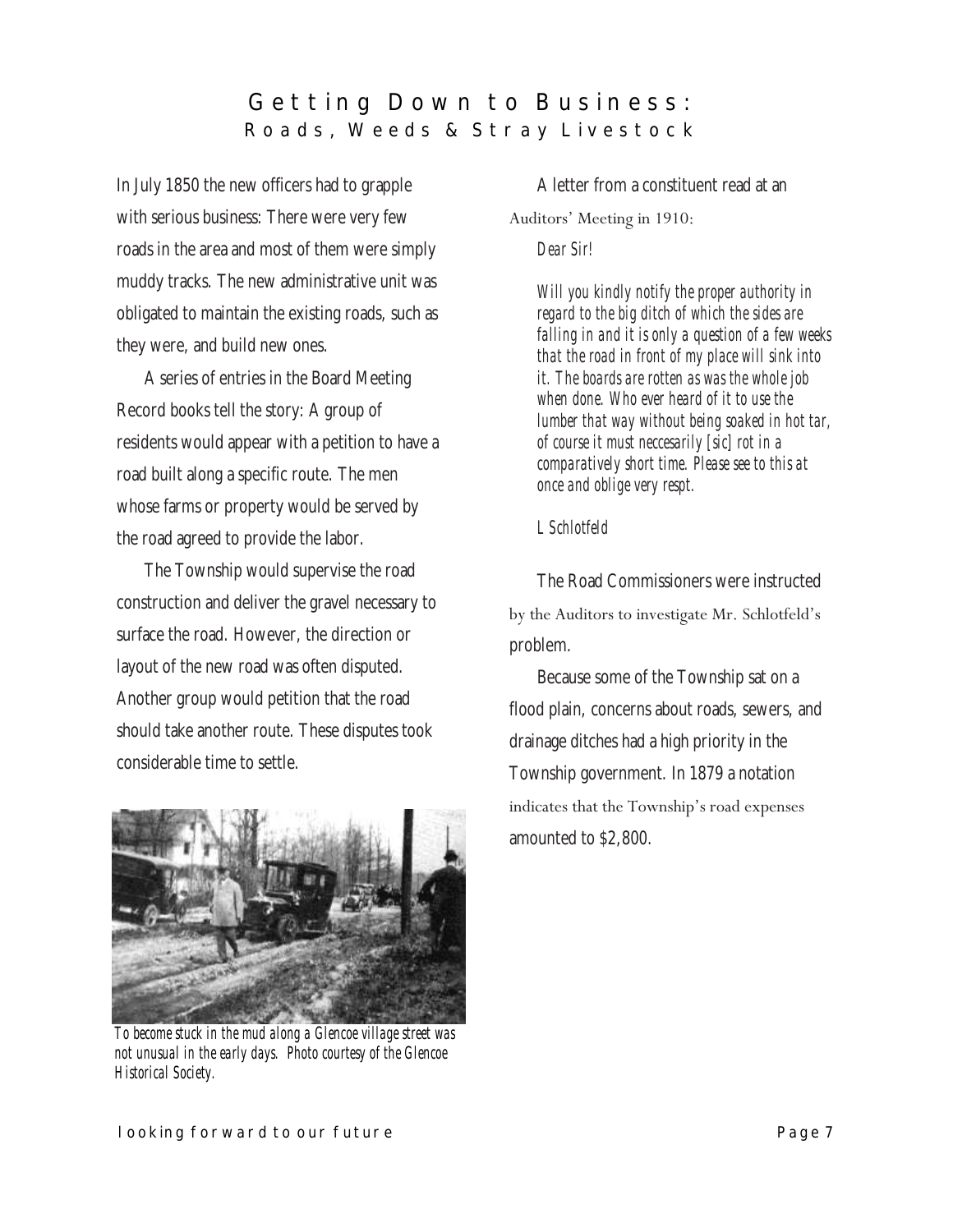From the beginning, there was a concern for those in need. Overseer of the Poor was one of the first offices established.

The Township Auditors were also Justices of the Peace (JPs) with jurisdiction over civil cases that did not exceed claims over \$500 and criminal cases that were punishable by fines only. Drunks and disturbers of the peace were either fined locally or, after adjudication, sent to Cook County. Complaints against owners of free-running livestock that damaged gardens were also handled by the JPs. Later they had the responsibility for ticketing autos that exceeded the 12-mile-an-hour speed limit.

The money to carry out all these responsibilities came from assessments on real and personal property, so an Assessor and a Collector were essential Township officials. The office of Collector was fraught with difficulty from the beginning. Collecting taxes wasn't easy, and the Collector almost always needed a special account to pay his expenses. The Collector was paid a percentage of the taxes he collected in addition to reimbursement for expenses. These expenses had to be accounted for and often the accounting seems to have been inadequate. An excerpt from the minutes of a meeting in 1880 notes that the sum of \$150 would be allowed to B. Mueller as extra

compensation for the collection of taxes, providing B. Mueller brings a statement and settlement from the County Treasurer for all the money he received and paid out to the proper officers.



Early proceedings reflected a somewhat relaxed attitude toward roaming animals, but an indication of increased urbanization appears in a set of 1871 minutes:

*―Resolved that it shall not be lawful to let run at large at any time during the year any horse or horses, colts, mules or asses...‖*

Apparently it was unnecessary to mention sheep, goats, or hogs.

Public health concerned the Township officials. In 1877 there was an outbreak of smallpox. Fifty printed smallpox cards were ordered to mark houses where someone was sick with the disease.■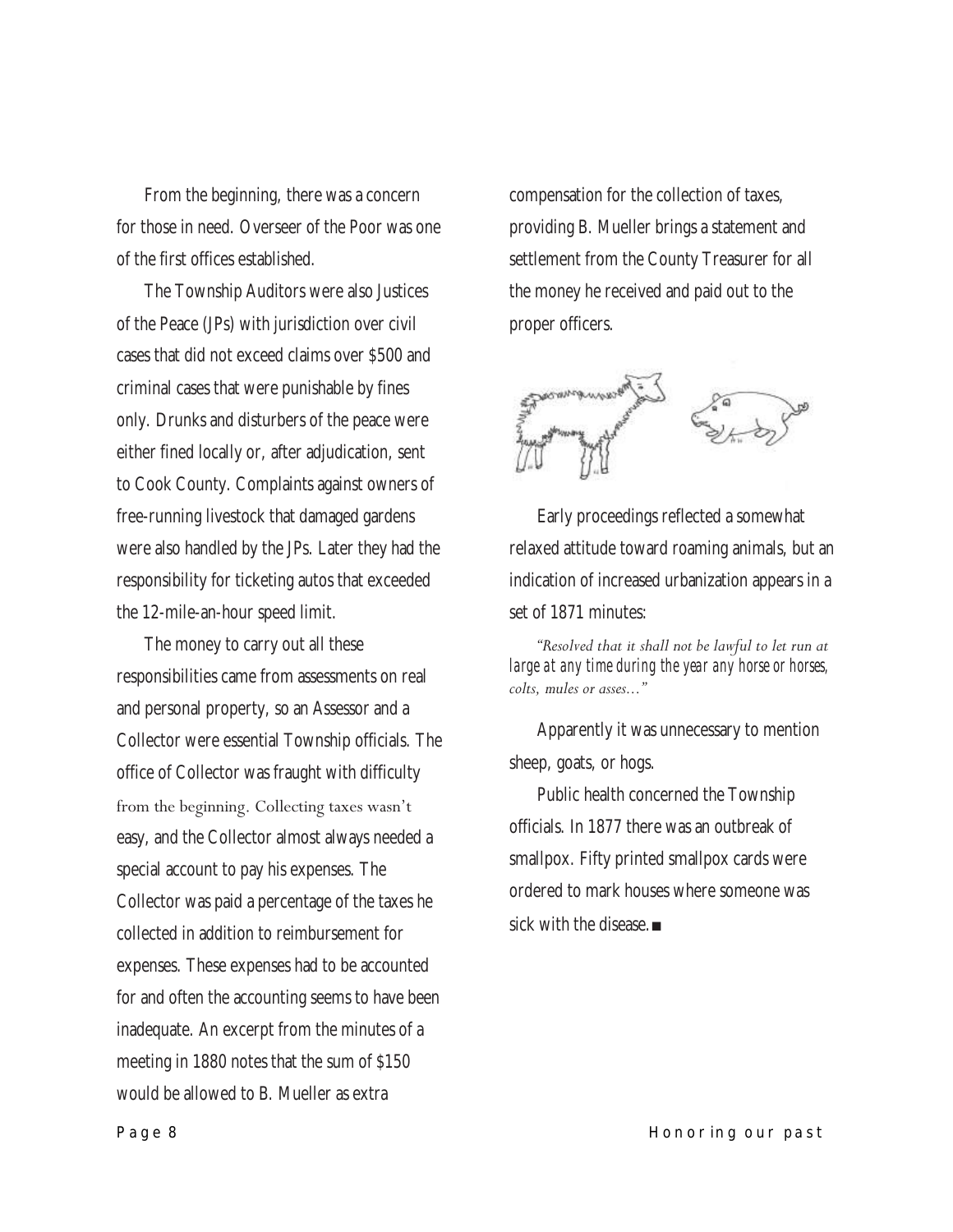## E lected Officials: **N o w & T h e n**



Since the 1850 election, the positions and the duties of some of the elected officials have changed. The elected officials now serve fouryear terms; in the beginning, elections were held every year.

### **Supervisor**

The Township Supervisor is Treasurer of the General Town Fund and Overseer of the Poor (General Assistance). The Supervisor accounts to the Board of Trustees (Auditors) for moneys received and disbursed. In the early days the Overseer of the Poor was a separate elective office. Today, the Supervisor is the chief executive officer of the Township: Treasurer of all Township funds, Supervisor of General Assistance, and Chair of the Township Board.

#### **Assessor**

**looking forward to our future example 20 and 20 and 20 and 20 and 20 and 20 and 20 and 20 and 20 and 20 and 20** The Township Assessor was responsible for assessing property until 1954, when the Cook County Assessor assumed the task. Today the Township Assessor is still required to hold a Certified Illinois Assessing Officer designation but functions as a local ombudsman for taxpayers. The Township Assessor's office is

linked via computer to the Cook County Assessor's office and is able to access County data on all the parcels in the Township. Today's Township Assessor's office provides a local facility for residents seeking information or assistance filing for exemptions, appealing their assessments, changing their billing information, and looking for sales or permit data, legal descriptions, plat maps, and notary services. The office is also a source of information for attorneys, real estate brokers, surveyors, appraisers, businesses, villages, schools, park districts, and libraries. In fiscal year 2011, the Township Assessor's office served more than 3,000 Township residents.

#### **Clerk**

As custodian of official records, the Clerk serves as Township historian. The Clerk keeps Minutes of each township meeting, publishes public notices, files ordinances and administers oaths of office. The Clerk is also responsible for organizing the Annual Town Meeting, a traditional evening celebrating democracy in action that takes place the second Tuesday in April. The Clerk's office provides services including registering voters, answering election questions, distributing election judge materials, responding to Freedom of Information Act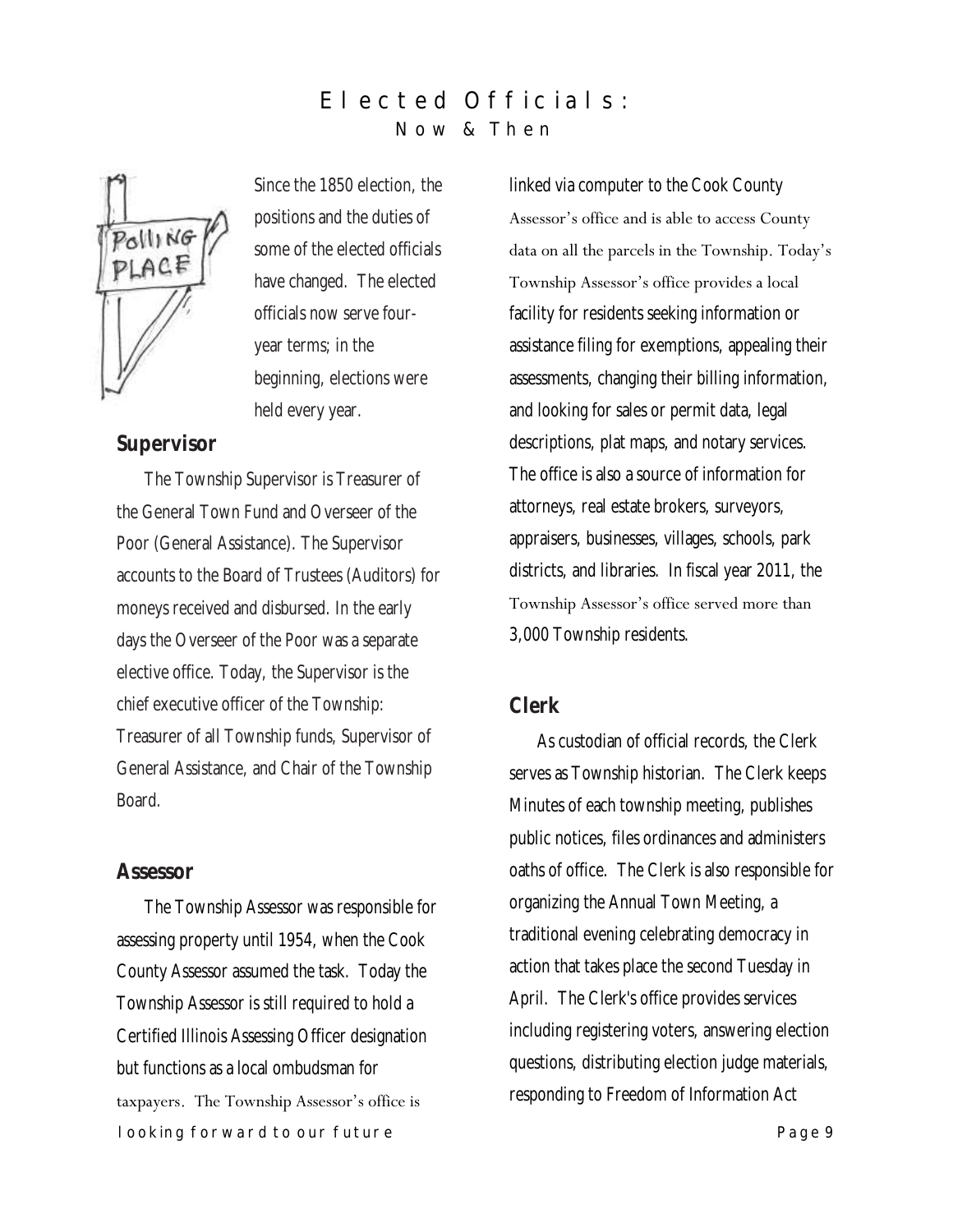requests, accepting passport applications, providing temporary disability parking placards, acting as a notary public and issuing Cook County vehicle stickers.

## **Collector**

In Cook County, the Township Collector has no duties and serves without pay, but the Township is still required by law to fill this elective position. The duties were taken over by the Cook County Treasurer in 1969. Before that time, the Township Collector collected taxes-real, railroads, and personal property taxes. The Township funded its work by keeping a percentage of the taxes collected.

## **Trustees**

Called Auditors until the 1970s, these four elected officials, plus the Supervisor, examine and audit all claims and charges against the Township; approve the appointments of Township personnel; make specific appointments for services necessary for the welfare of the Township; and approve the annual budget, which includes the allocations of funds to social service agencies. The Supervisor draws up the annual budget and is chair of the Board of Trustees.

# **Commissioner of Highways** (and Roads and Bridges) and **Overseer of Highways.**

Once considered very important, these positions were completely eliminated in New Trier Township by 1966. Duties were taken over by the State, Federal, County and Village governments. In many Illinois townships the position still exists.

## **Justice of the Peace**

This position has also been eliminated, though in the beginning, the Board of Auditors was made up of Justices of the Peace.

## **Constable**

Duties have been taken over by the Public Safety Departments of the villages within the Township.

## **Pound Master**

Duties have been assumed by the villages.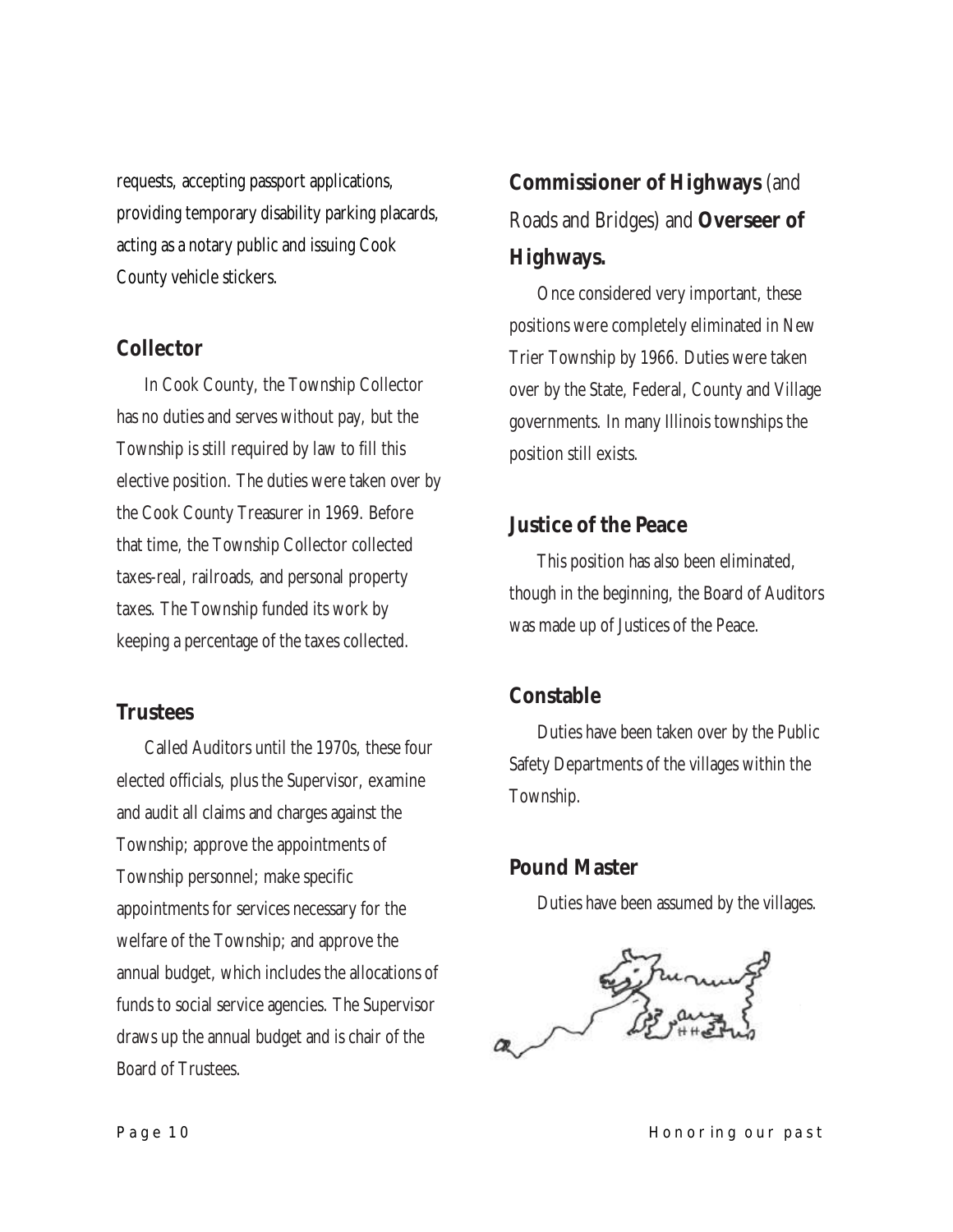Other positions, sometimes elective and sometimes appointive, were responsible for public health and ridding the Township of ―noxious weeds.‖ Township Minutes list vouchers for fumigating a house (\$5) and burying a dead horse (\$5). As the towns and villages were incorporated, new elective bodies, with taxing privileges, were created: park districts, library boards, school boards, sanitary district, forest preserve, mosquito abatement, etc.

Township officials are elected on the first Tuesday in April in the same manner as officials of other government units. These officials serve a four-year term.

There is no indication that the national political parties figured in the elections of candidates for Township offices, although the elections



were often contested. Today, the New Trier Citizens League, which is a volunteer organization but is considered a political party and subject to the same rules, interviews potential candidates and prepares a slate for each Township election. The League's slate is not necessarily the only one. Anyone who wishes to run for a Township office as an independent candidate may do so if he/she follows correct procedures for filing.

In today's New Trier Township organization, two appointed and paid administrators assist the Board with its tasks: the **Social Services Administrator** and the **Community Services Administrator**. The former is a licensed social worker who assists the Supervisor in the administration of the General Assistance Fund and serves a pivotal role in evaluating residents' needs and referring them to the many social services available. The Community Services Administrator works with the Township's agency funding process and the Peer Jury. He also coordinates the volunteer committees that serve as the Board's liaisons to agencies funded by the Township. A **Community Social Worker** provides professional counseling and crisis intervention services. In addition, the Township employs a **Director of Administration & Finance**  who maintains financial records and reports to the Board monthly, an **Administrative Assistant,** and a **Deputy Assessor**.■

#### **looking forward to our future Page 11 Page 11**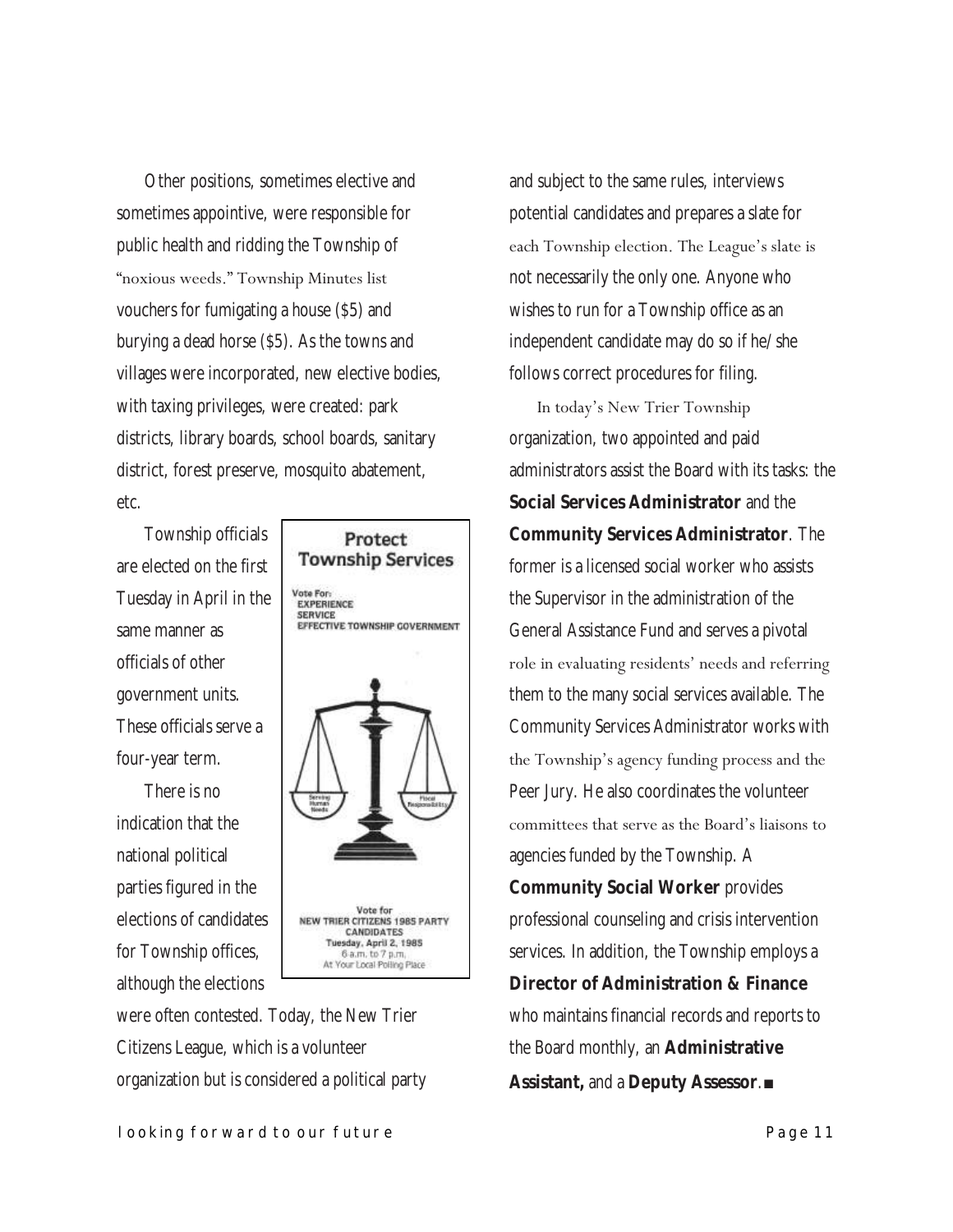#### **First Election—April 1850**

**Supervisor** James Hartrey *Other offices held: Clerk, Justice of the Peace, Highway Commissioner*

#### **Town Clerk** John Garland

**Justices of the Peace** Andrew Hood Hanson [sic]Taylor *Other office held: Overseer of the Poor*

**Assessor** Michael Gormley *Other offices held: Overseer of the Poor, Supervisor, Highway Commissioner*

> **Collector** John Lowerman *Other office held: Overseer of Highways*

**Overseer of the Poor** Anton Snyder

**Commissioners of Highways** Michael Dietrich Michael Gormley Jas. Hartrey

> **Constables** Charles Ludwick Frederick Uday

**Overseers of Highways** George Dietrich William H. Garland John Lowerman

**Pound Masters** John Coonrod John Wanger *Other offices held: Overseer of the Poor, Commissioner of Highways*



### **Elected Officials—2010**

**Supervisor** Patricia B. Cantor *Other office held: Trustee*

**Assessor** JoAnn Shrier Gordon

> **Trustee** Paddie Brennen

**Trustee** Gerri Kahnweiler

**Clerk** Jerome Hoynes

> **Collector** Joe Fell

**Trustee** Alan Goldberg

**Trustee** Stefan Mozer



*Anson Hartshorne Taylor became the first political office holder in the town of New Trier (pop. 473) as Justice of the Peace. Photo courtesy of Glencoe Historical Society.*

**Page 12 Honoring our past**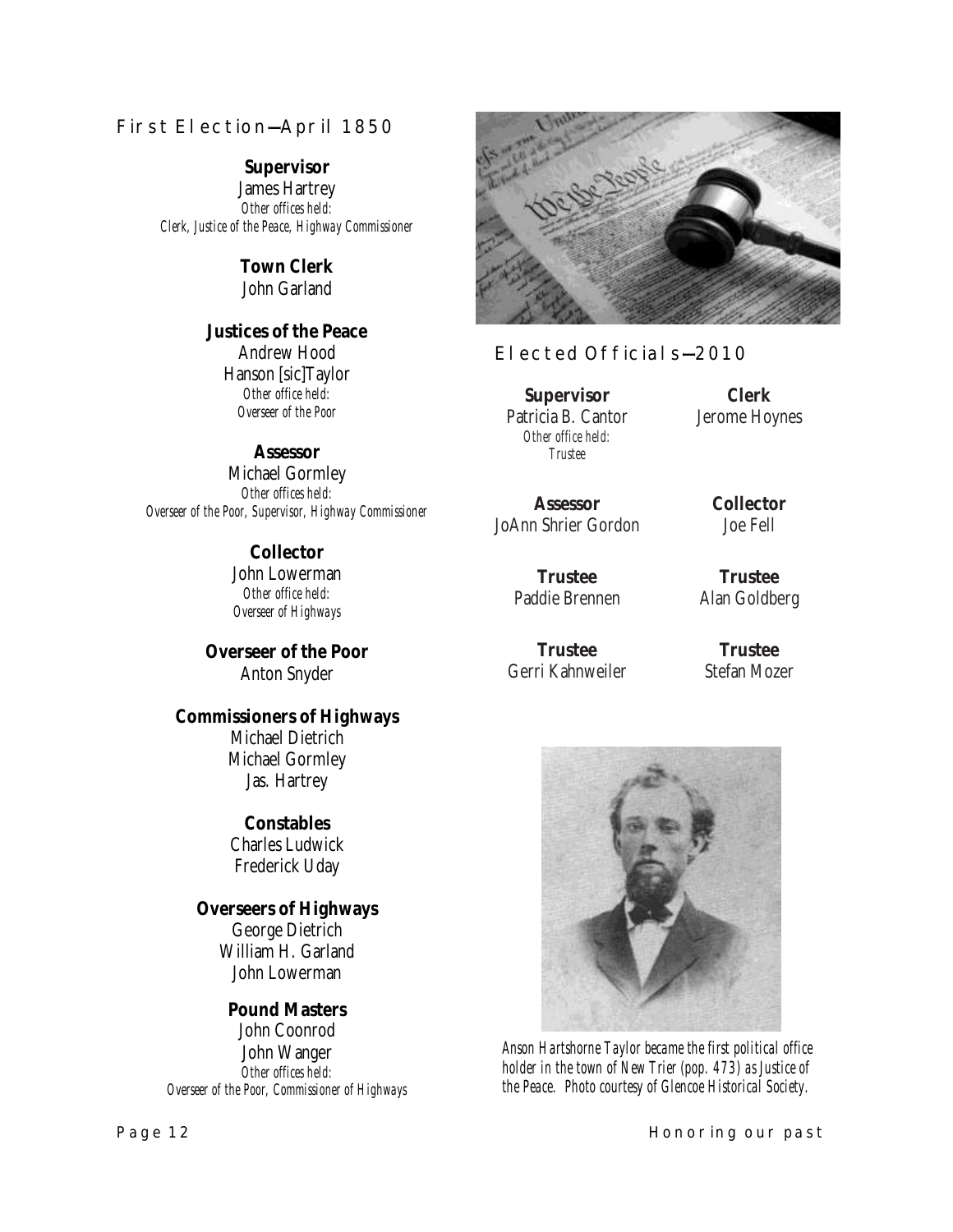## **Elected Officials—1851-1899**

|                                  | Francis EllisOverseer of Poor                 |  |  |
|----------------------------------|-----------------------------------------------|--|--|
|                                  |                                               |  |  |
|                                  | John SchildgenSupervisor                      |  |  |
|                                  | Assessor, Justice of the Peace,               |  |  |
|                                  | Highway Commissioner, Clerk, Collector        |  |  |
|                                  | Christopher F. UtheOverseer of the Poor       |  |  |
|                                  |                                               |  |  |
|                                  | Reinard NanzigCommissioner of Highways, Clerk |  |  |
|                                  | Lambert BlumClerk, Overseer of the Poor       |  |  |
|                                  | Overseer of Highways                          |  |  |
|                                  |                                               |  |  |
|                                  | Chris LaymanOverseer of Highways              |  |  |
|                                  | Hubert HarringOverseer of Highways            |  |  |
|                                  |                                               |  |  |
|                                  |                                               |  |  |
|                                  | Mathias SchiefgenCollector                    |  |  |
|                                  | Mathias HappOverseer of Highways              |  |  |
|                                  | Nicholas SchiefgenCommissioner of Highways    |  |  |
|                                  |                                               |  |  |
|                                  | John PanalardOverseer of Highways             |  |  |
|                                  | Lambert DunhamOverseer of Highways            |  |  |
|                                  | John BardsOverseer of Highways                |  |  |
|                                  |                                               |  |  |
|                                  | Anton HashcampSupervisor, School Trustee      |  |  |
|                                  | Matthias SchramOverseer of Highways           |  |  |
|                                  | Charles WesterfieldCommissioner of Highways   |  |  |
|                                  |                                               |  |  |
|                                  |                                               |  |  |
|                                  | Joseph PashbackPound Master                   |  |  |
|                                  | Jacob SmitOverseer of Highways                |  |  |
|                                  | Thomas ThompsonSupervisor                     |  |  |
|                                  | George SeiberSupervisor                       |  |  |
|                                  |                                               |  |  |
|                                  |                                               |  |  |
|                                  |                                               |  |  |
|                                  | John PavillardOverseer of Highways            |  |  |
| Mase DushmaeOverseer of Highways |                                               |  |  |
|                                  | Joseph BlesherOverseer of Highways            |  |  |

| John N. SmithSupervisor                   |
|-------------------------------------------|
|                                           |
| D.S. KloepferCommissioner of Highways     |
|                                           |
| Fritz SchwallRoad Supervisor              |
| Joseph SchneideRoad Supervisor            |
| Mose DurhamRoad Supervisor                |
| Ganglof SesterhemClerk                    |
| M.F. RuggleSchool Trustee                 |
|                                           |
| Paul HeuterJustice of the Peace           |
| Peter HeuterCommissioner of Highways      |
|                                           |
| Benedict VollmanSchool Trustee, Collector |
| Dennis KloepferCollector                  |
| Phillip McKinneyConstable                 |

## **Elected Officials—1900-1949**

| William MerrillConstable                       |
|------------------------------------------------|
| William J. Oman Constable                      |
|                                                |
|                                                |
| Alonzo CoburnJustice of the Peace              |
|                                                |
| John A. McKeighan Constable                    |
| James C. CornsConstable                        |
| Joseph RengelCommissioner or Highways          |
| G. SchwingerCommissioner of Highways           |
| J. O. ParkerSchool Trustee                     |
|                                                |
|                                                |
|                                                |
| Ashbel G. LigareSupervisor                     |
|                                                |
|                                                |
| Fred SchrammCommissioner of Highways           |
| Carlton Prouty Justice of the Peace, Collector |
|                                                |
| Paul Nanzig Commissioner of Highways           |
| William Hector MacleanAssessor                 |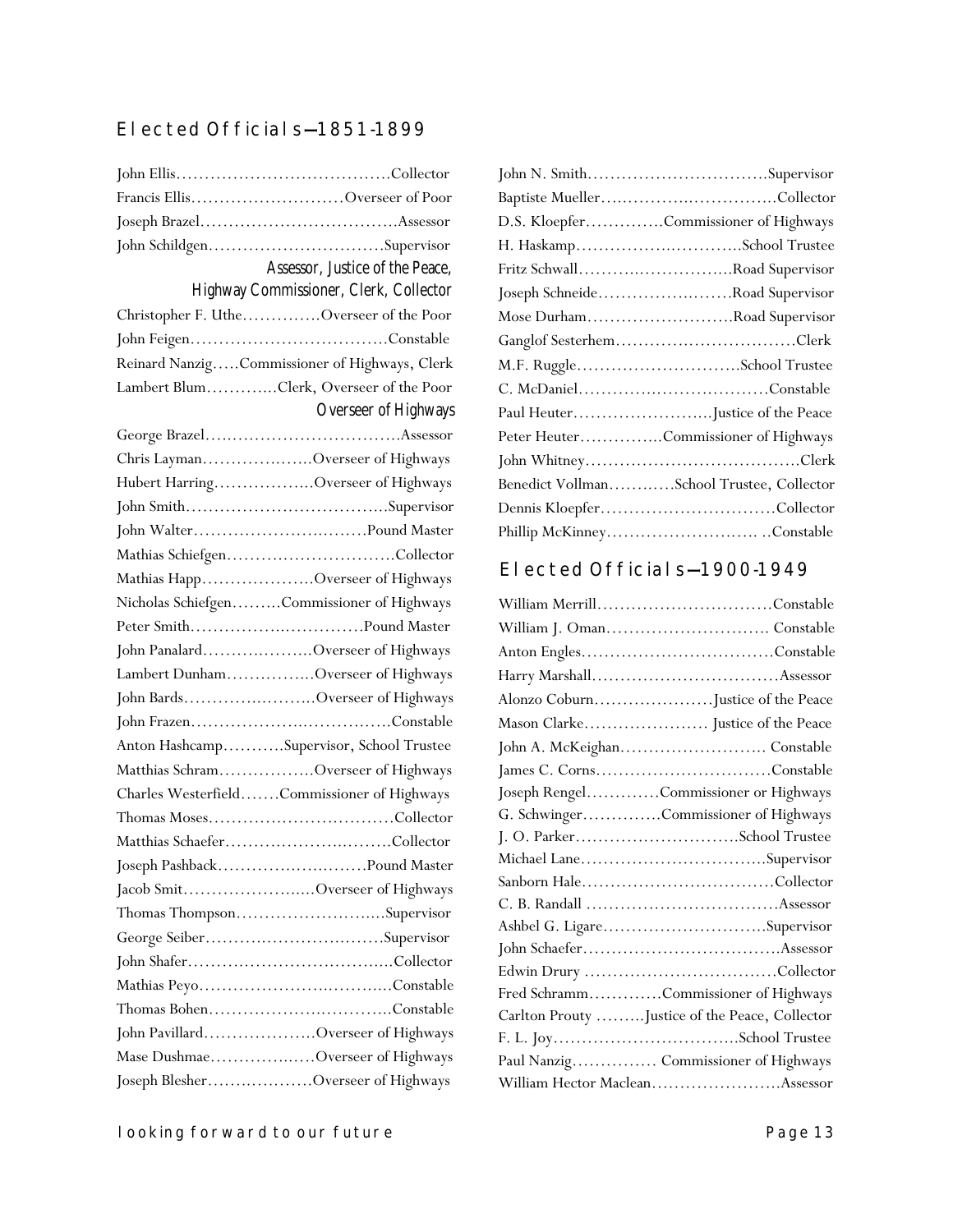| Lloyd LlewellinSchool Trustee          |
|----------------------------------------|
|                                        |
| John Maloney  Commissioner of Highways |
|                                        |
|                                        |
| John LeonardSchool Trustee             |
| Gertrude ThurstonSupervisor            |
|                                        |
|                                        |
|                                        |
|                                        |
| Walter WallaceCommissioner of Highways |
| George Harbaugh Assessor               |
|                                        |
|                                        |
| L. C. Ayles Commissioner of Highways   |
|                                        |
|                                        |
|                                        |
|                                        |
| G. Gordon Peglow Supervisor            |
| Wesley BlomSupervisor                  |
|                                        |

## **Elected Officials—1950-2010**

| Raymond NarjarinJustice of the Peace     |  |
|------------------------------------------|--|
| Lyle RichmondJustice of the Peace        |  |
| Fred H. Schmidt Commissioner of Highways |  |
| Ruth Draper LeisnerClerk                 |  |
|                                          |  |
|                                          |  |
|                                          |  |
|                                          |  |
|                                          |  |
|                                          |  |
|                                          |  |
|                                          |  |

| Keki R. Bhote Supervisor                    |  |
|---------------------------------------------|--|
| Patricia M. Nielsen Trustee                 |  |
|                                             |  |
| Arnold Wolff Trustee                        |  |
|                                             |  |
|                                             |  |
|                                             |  |
| Jane Allen SimonTrustee                     |  |
| Katrina S. PfutzenreuterSupervisor, Trustee |  |
| Phillip J. Hoza IIIClerk, Trustee           |  |
|                                             |  |
|                                             |  |
|                                             |  |
|                                             |  |
|                                             |  |
|                                             |  |
| Neil H. Adelman Trustee                     |  |
|                                             |  |
|                                             |  |
|                                             |  |
|                                             |  |
| Lindsey BrownTrustee                        |  |
|                                             |  |
|                                             |  |
| Harold R. Marsh Collector, Trustee          |  |
| Patricia B. Cantor  Supervisor, Trustee     |  |
|                                             |  |
| Carol A. DavisTrustee                       |  |
| Elizabeth B. PhillipsTrustee                |  |
|                                             |  |
|                                             |  |
|                                             |  |
| Elizabeth WarrenTrustee                     |  |
|                                             |  |
| Diane G. FisherTrustee                      |  |
|                                             |  |
| Stefan Mozer Trustee                        |  |
|                                             |  |
|                                             |  |
|                                             |  |
| Gerri Kahnweiler Trustee                    |  |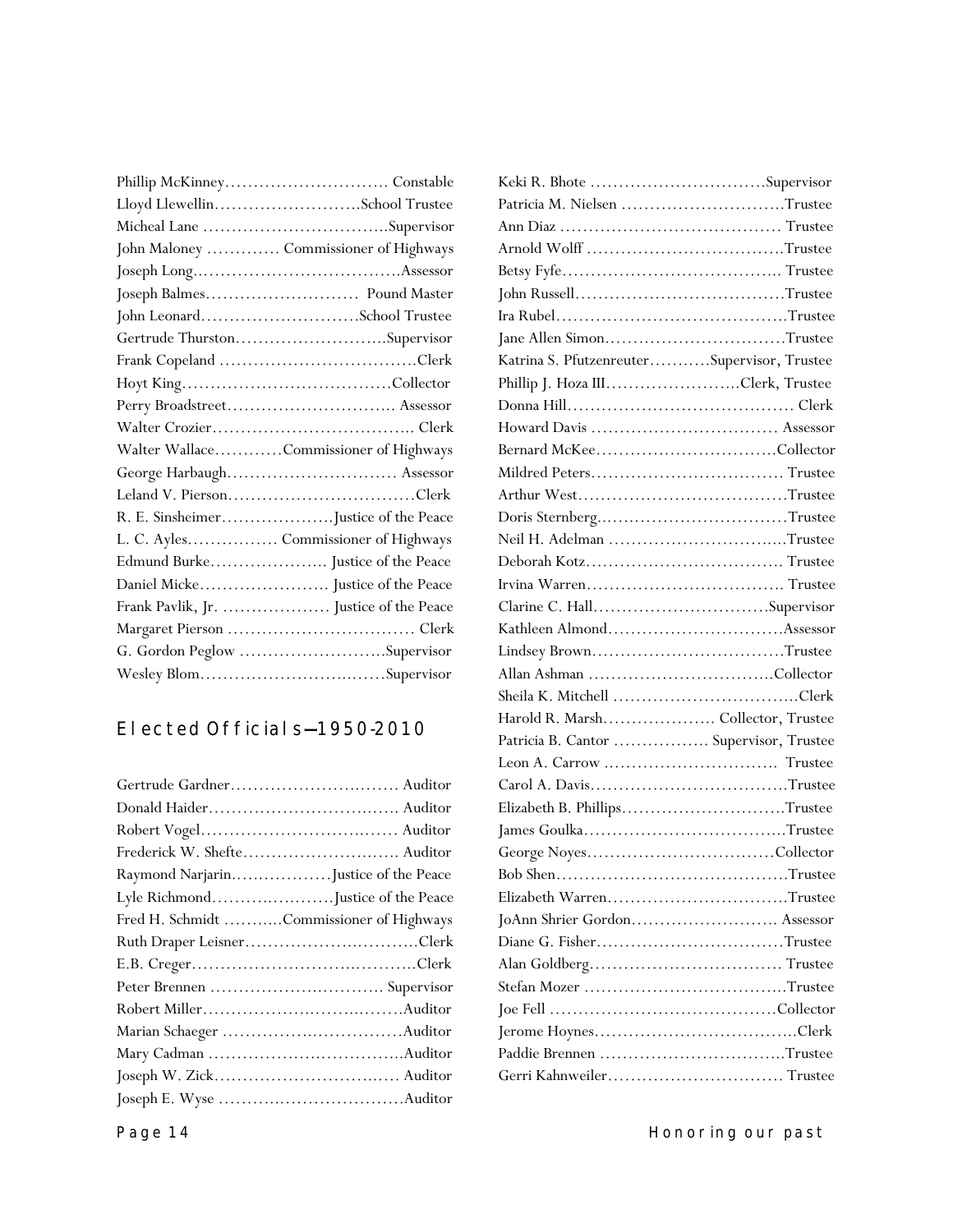## How Schools Shaped The Township



The New Trier Township office takes several calls every day from people who want to talk

with someone at New Trier Township High School. The similarity in the name is, no doubt, the reason for the confusion. The high school, which serves an area that is almost coterminous with the boundaries of New Trier Township, has its own elected Board of Trustees, as do the other school districts within the Township.

In early days, many children were home schooled. Several early settlers—William Foster, John Garland, Bartholomew Hoffman, the Peck family and others— built one-room log school houses and hired teachers to educate the local children. School attendance was not mandatory until 1883 when state law required 12 weeks of school each year for children between the ages of 8 and 14. The Township was chartered in 1850; the first municipalities were chartered in 1869. By 1861 there were five school districts within the Township boundaries, but none offered a high school education. Evanston Township High School was established in 1883, and some students from

New Trier Township paid tuition to attend Evanston. Building and maintaining a high school was expensive, and the young municipalities were grappling with the expenses of building water and sewer systems. Wilmette, particularly, was deeply in debt and had little chance of expansion. One solution put forth was to annex Wilmette to Evanston so students could attend Evanston High School.

There was also talk at the time (1892) of annexing Rogers Park to Evanston, but the residents there voted to be annexed to Chicago. Many Evanstonians adamantly opposed being part of Chicago because their town was the center of the temperance movement. They feared their power to prohibit saloons would be lost. The famous four-mile boundary drawn by the temperance-minded Methodists around Northwestern University had prevented the sale of all alcoholic beverages for many years. They also looked with disfavor at the saloons in Gross Point.

A 1894 referendum to annex Wilmette to Evanston was defeated by only three votes after a bitter campaign. The Township election in 1897 was hotly contested and included a referendum to form a high school that was defeated by 10 votes. About half the voters did not even bother to vote on the issue. The real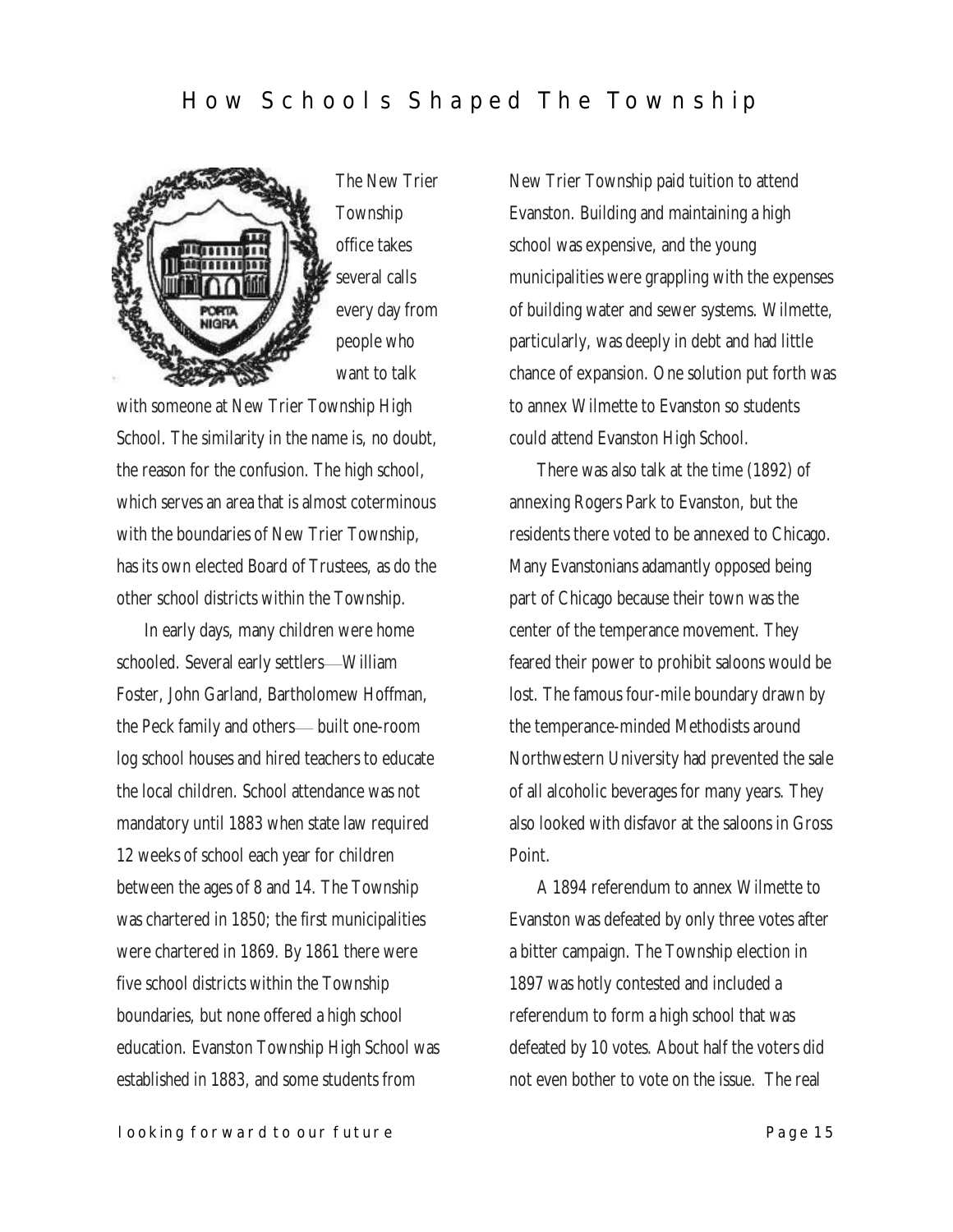estate operators were in favor of annexation because they thought it would increase land values and home prices. Many people in Evanston supported the idea. Two years later, voters approved the organization of New Trier Township High School District and a high school Board of Education was elected. At that time the Township had a population of about 5,000. Half of those eligible voted on the issue.

Land speculators who saw the advantage of a high school serving the area hopped on the bandwagon. They negotiated land for the building and access roads. The Township provided many loads of gravel. On a snowy February day in 1901 New Trier Township High School welcomed its first class of 76 students. In 12 years, a third addition to the original building was needed to keep up with

the growing student population of 600. At the 1954 Annual Town Meeting, the Township voted to appropriate \$350,000 from the Town Fund for the purpose of erecting a Memorial Library at the high school to honor those who gave their lives serving their country.■



*New Trier Township High School in 1912. Photo Courtesy of Winnetka Historical Society.*



*In 2009, New Trier had an enrollment of 4,144. Freshmen attend the west campus (left) in Northfield, which was re-opened in 2001, while sophomores through seniors attend the east campus (right) in Winnetka. Photos courtesy of New Trier Township High School.*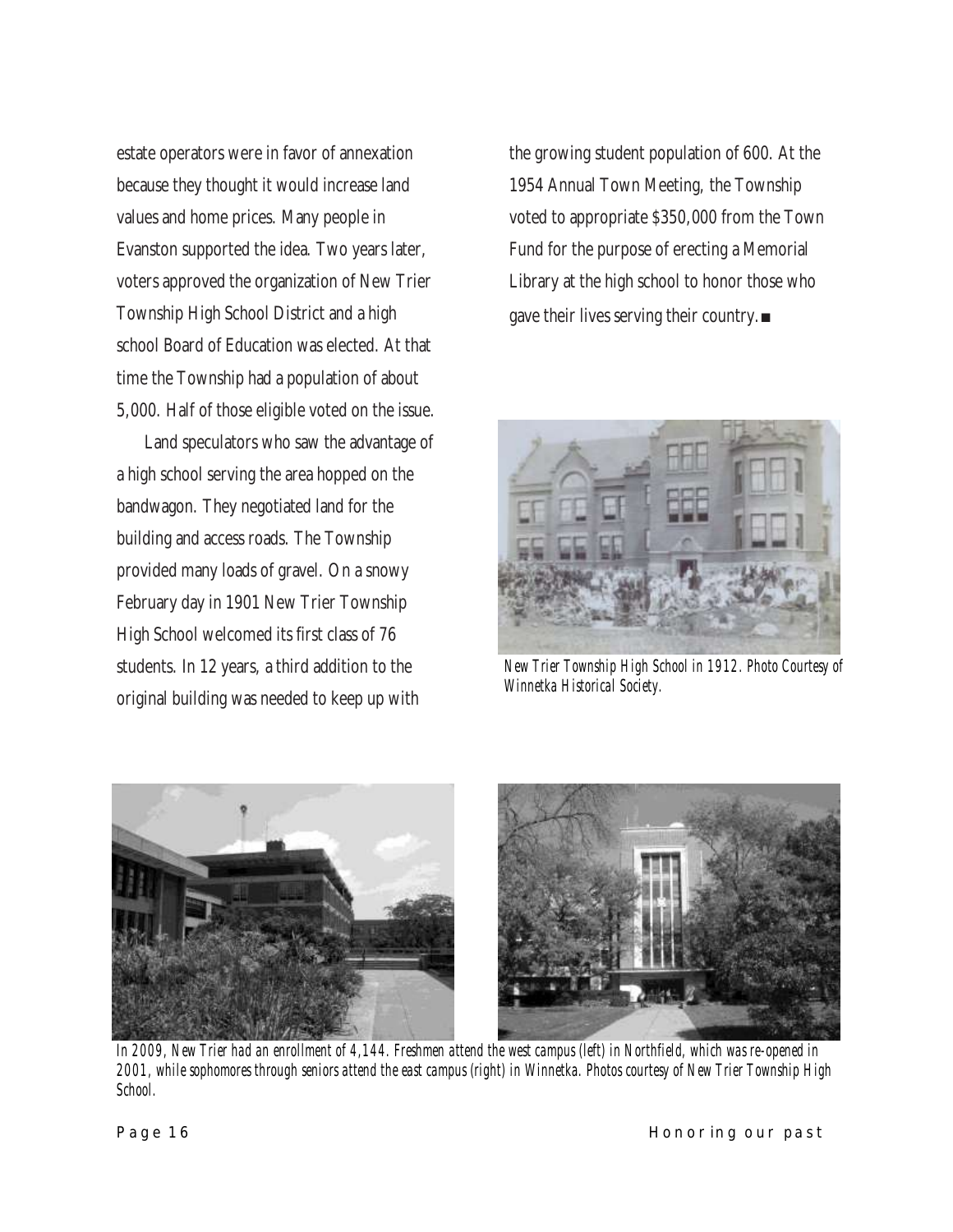# Wet or Dry?

Allowing the sale or service of alcoholic beverages in the Township or in the villages was a hotly contested issue for 75 years. With the town of Evanston — home of the Women's Christian Temperance Union (WCTU) — at the forefront, residents felt temperance added to the tone and quality of life in the Township villages. There was one outstanding exception: the village of Gross Point, which was incorporated in 1874 west of Wilmette. Along the eastern boundary of Gross Point — now called Ridge Road — a number of saloons thrived. The German farmers liked their lager.

A referendum in 1909 banned the sale of alcoholic beverages under a local option law. Gertrude M. Thurston, who later was elected New Trier Township Supervisor, was quoted as urging members of the Winnetka Woman's Club to support the drys by "using our influence and our tongues in reminding our husbands to vote." She and the other ladies had no vote at that time.

With large debts accumulated for a sewer project and with ten years of no money coming in from liquor licenses, the Village of Gross Point went bankrupt in 1919, and was annexed to Wilmette in 1924.

In a few more years the issue was more or less settled. In the 1970s, a new hotel in

Evanston was the reason that town finally allowed the sale of alcoholic beverages in restaurants that served food. The village allowed only one package store, which is still operating today. In 1974, Wilmette passed an ordinance that allowed beer and wine to be sold in grocery stores. The voters approved by 5,778 to 3,223 the sale of liquor in restaurants when patrons purchased food. Package stores were approved by a 4 to 2 vote of the village board. The other Township villages passed similar ordinances in the 1980s.■



*Schallick's Tavern in Gross Point, 1903. From left to right: Frank Meier, William Klinge, Bill Rengel, Mike Loutsch, John Loutsch. Photo courtesy of Wilmette Historical Society.*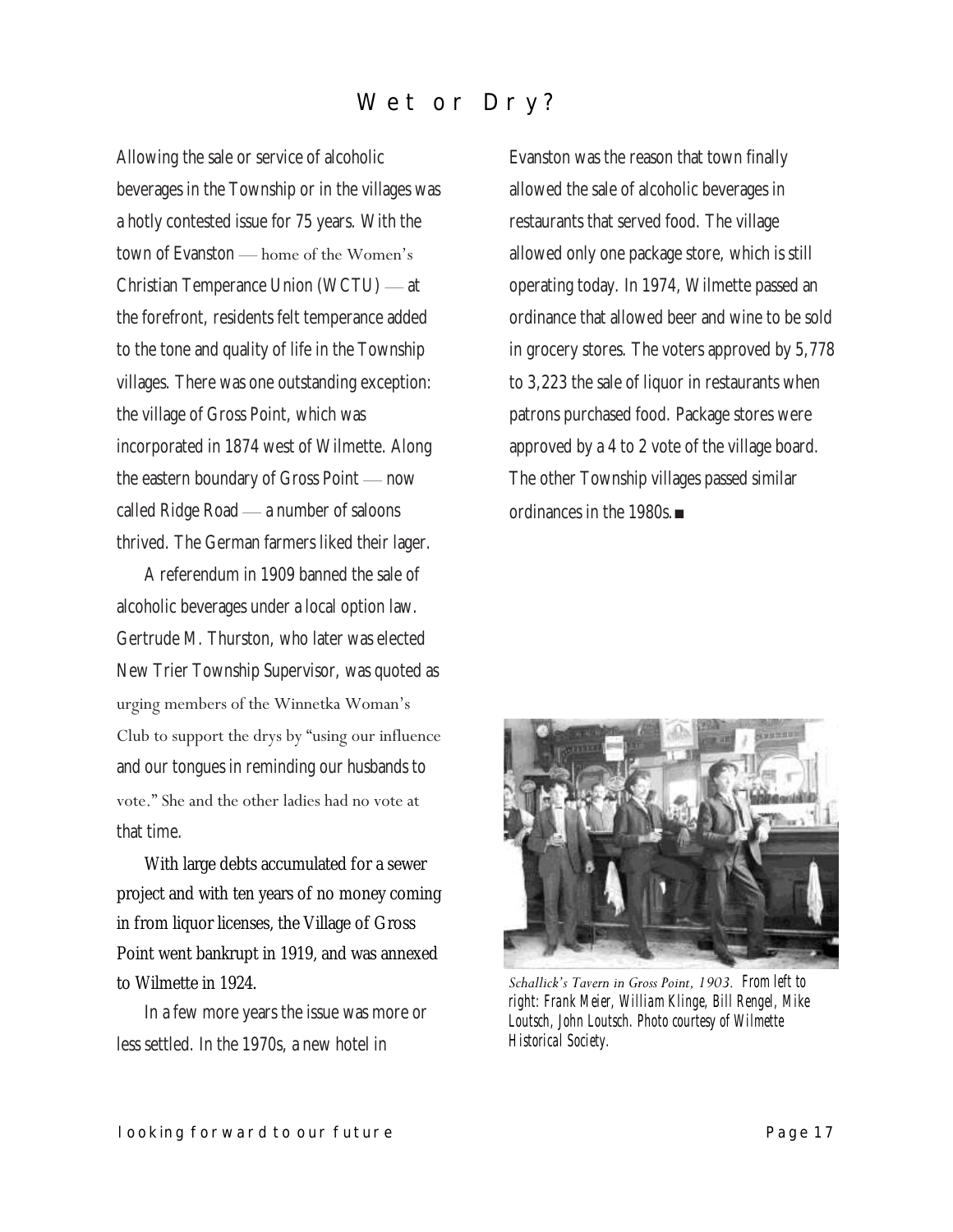# **First Woman Supervisor**



Women got the vote in Illinois in 1913, and in 1914 Township residents elected their first woman Supervisor, Gertrude M. Thurston. She held the office for

31 years. One of the founders of the Winnetka Woman's Club, she is listed in the club's charter as Mattie G. Thurston. In a 1947 letter to Lora Townsend Dickinson, who was writing a history of the Club, Mrs. Thurston explained that her given name was Martha G. (for Gertrude). When she became Supervisor of New Trier Township, she transposed her first and middle names and became Gertrude M. Thurston. It seemed more dignified, she said.

Mrs. Thurston used her vote as well as her tongue to influence Township affairs. It is noted in the minutes of a Township Meeting that she sold a car that the Township had purchased for official use and proposed to use her own car for official business, billing the Township for expenses. She returned the price of the car to the Township treasury. During her early years in Township office, she took over the duties of the Overseer of the Poor and the stipend that went with it.

Mrs. Thurston also had a second career: She was the first woman police officer in Winnetka. She joined the force in 1917 and served until 1940. She was a juvenile officer responsible for juvenile delinquency cases. In a report to the Village of Winnetka, she told of her work with—golf club cases. "I prosecuted one golf club for employing caddies during school hours and have had correspondence with most of the others on the North Shore, which have promised their co-operation in the future. I except from criticism the Indian Hill Club, as I believe they are setting a pace in high standards for their caddies, which the other clubs will do well to follow." In this report she notes that in four years she had had—official acquaintance with 328 children, 128 from Winnetka.

She was widowed in 1924. Her husband's obituary noted he had been compelled to retire from public life 10 years previously due to poor health. (He was a newspaper and magazine editor, who was also very active in the civic life of Winnetka.) The fact that she had four daughters and an ailing husband may have had something to do with her pursuit of two careers and additional stipend-paying responsibilities at the Township.■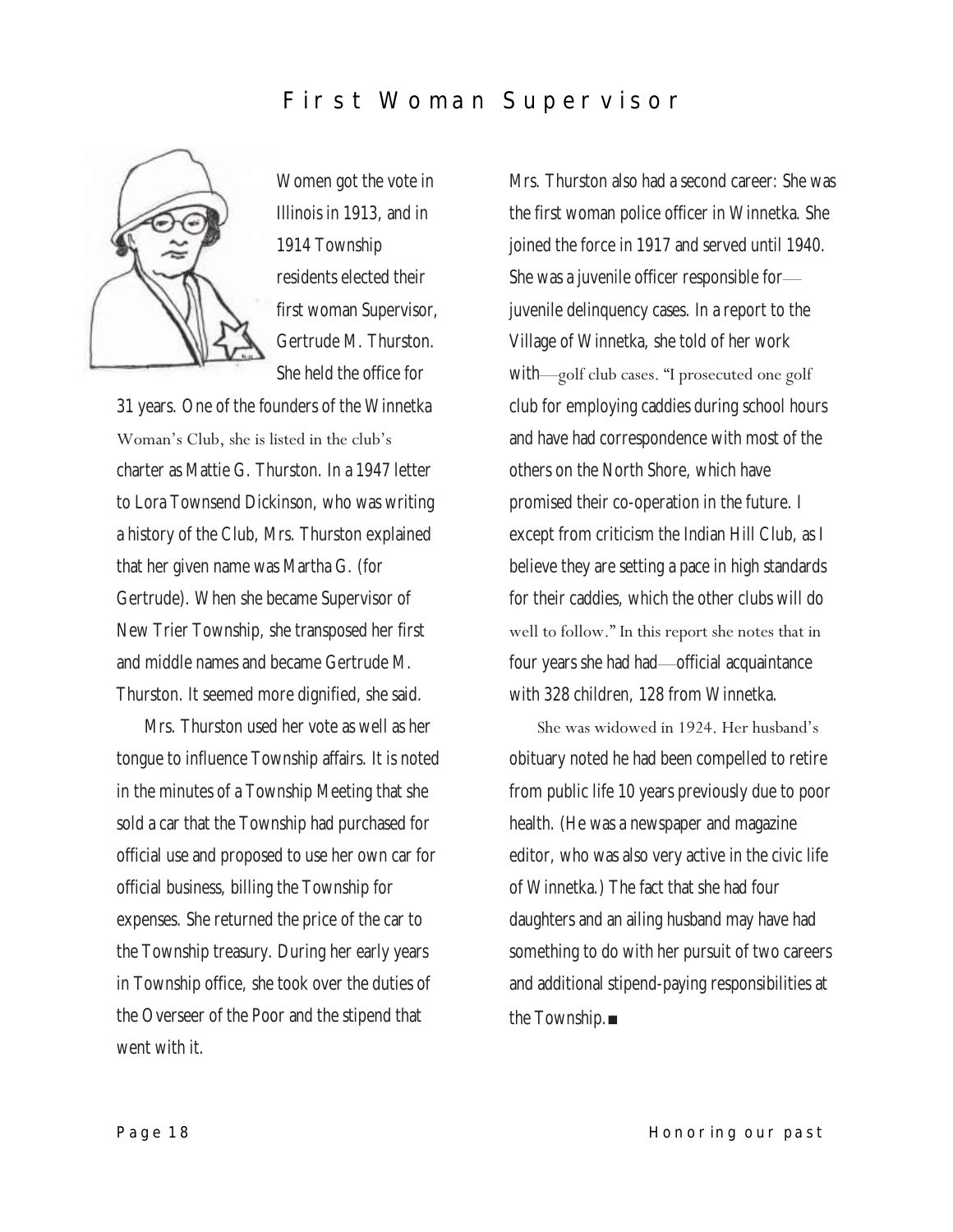# A New Century Brings Change

According to the 1900 U.S. census, the Township population had grown to 7,299. The villages had electric lights and telephones. Those noisy new gas-powered autos were scaring the horses.

By 1920 the Township population had grown to 20,860, and the days of roving goats, sheep and pigs were over. Social service needs began to play a more important role in Township activities.

Increased population and rising property values meant more money for the Township. There was a surplus in the treasury, and in 1936 the Township found itself with an \$18,000 surplus. A request was sent to the County to reduce the tax levy. At the same time, the Township was facing the need to act as the distribution agency for welfare funds supplied by the State on the theory that the agency of government closest to the taxpayer should distribute the funds.

The Great Depression changed the character of the services the Township offered the community. Mrs. Janet Burgoon was appointed Public Welfare Director. From her office at 561 Lincoln Street, she provided emergency financial aid on a case-by-case basis as well as counseling. She helped clients work through the red tape to get support from state

and federal agencies. A directory of services published by the Township welfare office in 1945 listed 40 agencies concerned with residents' welfare.

In 1944 Mr. Thallmann, Commissioner of Noxious Weeds, was asked to deal with poison

ivy and ragweed with the help of village managers. Sanborn Hale, the Township Collector since 1923, was reprimanded for not providing an accounting of his collections and was told he would not be paid until he did.



In 1945 there was a significant change in the

way Township officers were elected. Instead of a separate election, Township candidates appeared along with village officials on a ballot and the villages shared the cost of the election with the Township.

A report published to mark the first 100 years stated that from 1941 to 1945 the Township office provided for 219 families: 55 percent in Wilmette; 21 percent in Winnetka; 20 percent in Glencoe; 2 percent in Northfield; and 2 percent in Kenilworth.

#### **looking forward to our future Page 19** Page 19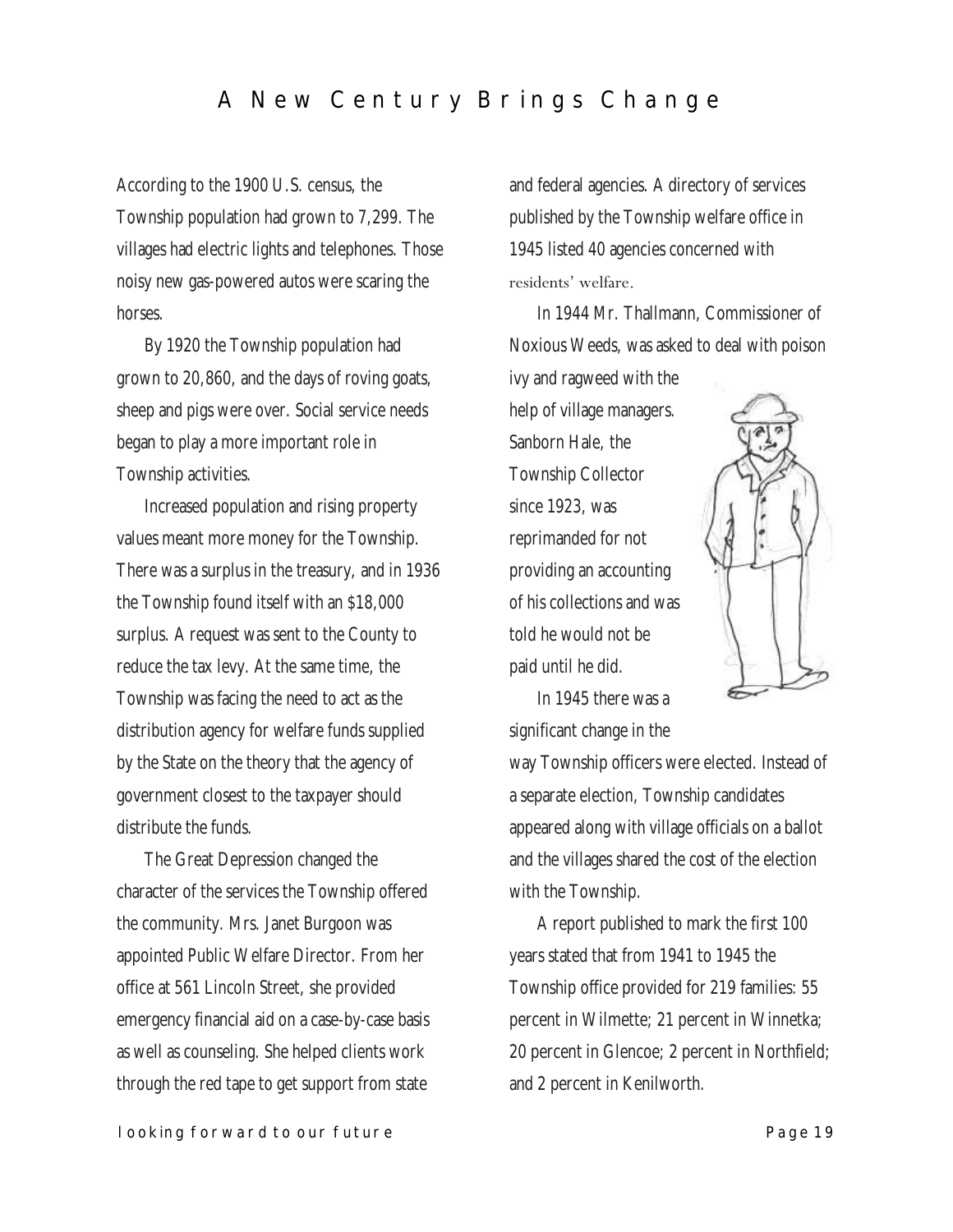The Township was called on to meet emergency needs while residents' eligibility for state funds was being investigated. Still aware of one of its founding principles — to assist neighbors in need — the report stated:

*Financial distress may spring from a wide variety of causes. It is no respecter of persons and observes no rules...Those in distress in this township are self-respecting victims of misfortune reluctant to accept aid of their neighbors, eager to become independent as quickly as possible.*

Today, the same principles hold true. In 2007 New Trier Township unveiled a strategic plan to guide the Township through Fiscal Year 2012. The plan "*[Moving Forward: A Strategic Plan](http://www.newtriertownship.com/assets/1/Page/StrategicPlan.pdf)  [for New Trier Township](http://www.newtriertownship.com/assets/1/Page/StrategicPlan.pdf)*" identified emerging needs and included an action plan that employed traditional as well as new funding methods.



*New Trier Township's mission is to provide leadership, advocacy and resources to benefit the physical, mental and social wellbeing of Township residents.*

#### In the Fall 2007 Courier Newsletter, it was

#### written that…

*The Township will continue to be at the forefront of what local government can do to best serve the needs of its most vulnerable residents. In determining our residents' unique needs, some emerging needs that will be addressed include:*

- The concept of "aging in place" and *―universal design‖ which will be further explored with a goal of developing and/or supporting community-based programs that help seniors and persons with disabilities remain in their homes.*
- *An assessment of how best to aid residents whose income is low due to long term unemployment or chronic under employment conditions and who are lacking in ability to escape personal and economic contingencies.*
- *How to act as a resource for programs that address social isolation, particularly among young adults in the Township.*

The plan was made available to residents in both paper copies and on the Township's website.■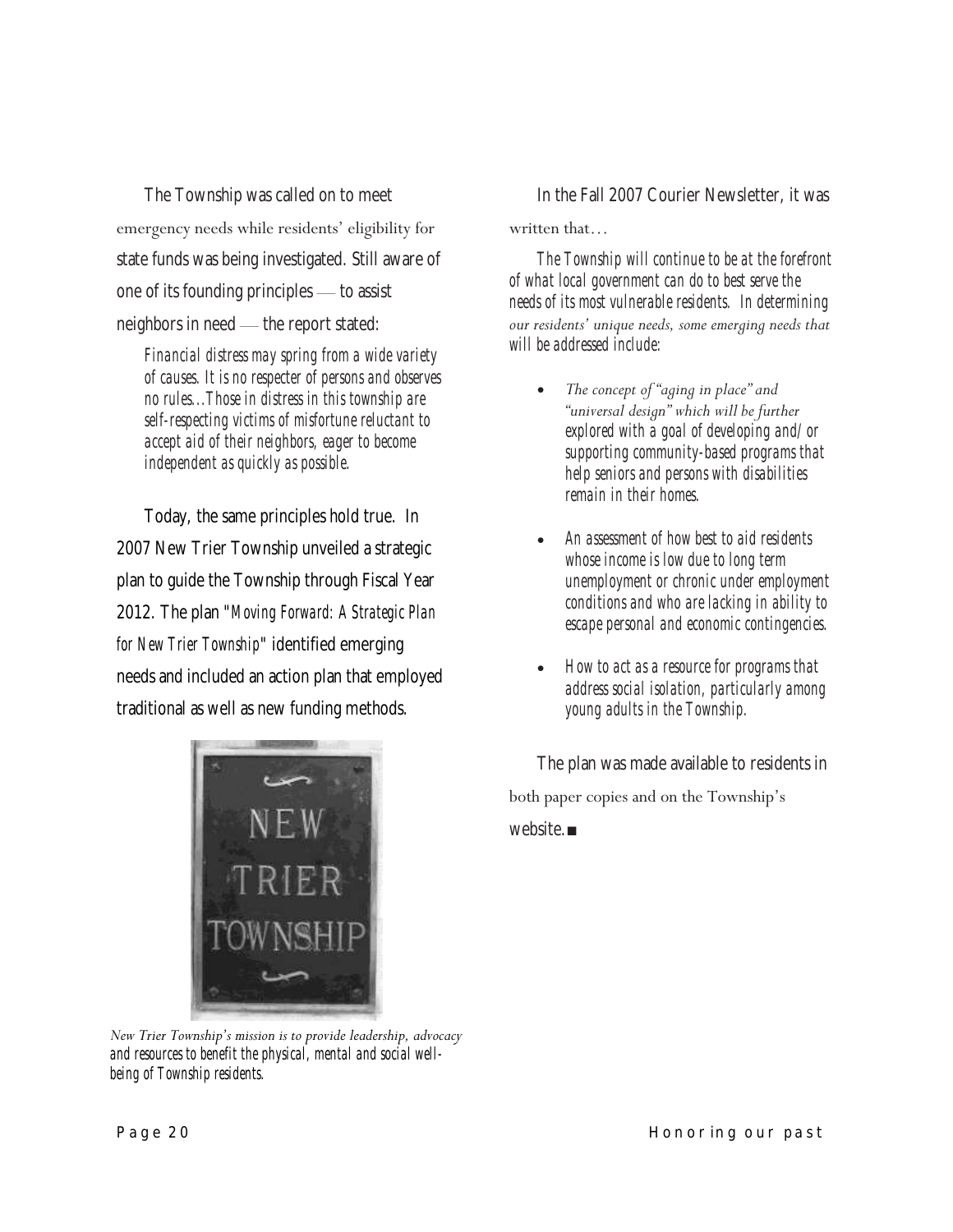## **New Township Era:** Special ization in Human Services



Although the topic discussed at the 1950 Annual Town Meeting was civil defense — a response to concerns about the Cold War — the

Township's officials and groups of volunteers were also studying social service needs and planning ways to provide for them.

This approach to the usefulness of Township government was articulated by Keki Bhote who served as Supervisor from 1974 to 1985:

*―Other units of local government render basic services such as police and fire protection, roads and sanitation. We specialize in human service to this community.‖*

The Auditors, now called Trustees, began to depend more fully on the recommendations of volunteer committees for allocating funds to agencies that provide social services.

Mrs. Janet Burgoon, who had served as Public Welfare Director of the Township since 1945, had been working with a planning committee created to study the need for a special child care program. The committee consisted of Dr. Raymond Robertson, Institute for Juvenile Research, State Department of

Welfare; Josephine Arthur, Evanston Hospital child psychiatry clinic; Paulette Hartrich, North Shore Mental Health Clinic; Rose Dawson, Glencoe Family Service; Newton Calhoun, Winnetka public school system; Mrs. Stewart McMullen, New Trier Township Citizens League; and Janet Burgoon. The committee asked the Board of Auditors to budget \$25,000 for a child care project. The Auditors agreed, though some felt it was too large a sum (March 12, 1955).

The advisory committee had recommended a set of guidelines for the Welfare Director to follow.

In 1969 a special meeting was called at which Rose Dawson, then Director of the Glencoe Family Service, reported on a pilot project for group therapy for young people. She had been running such a program in Glencoe with good results and wished to expand it to include the other villages in the Township. She said that the young people were eager to participate. The Auditors asked what young people were concerned about. Mrs. Dawson listed the cold war, parental pressure, dating, and drugs among the topics they discussed. She added that some parents also needed counseling.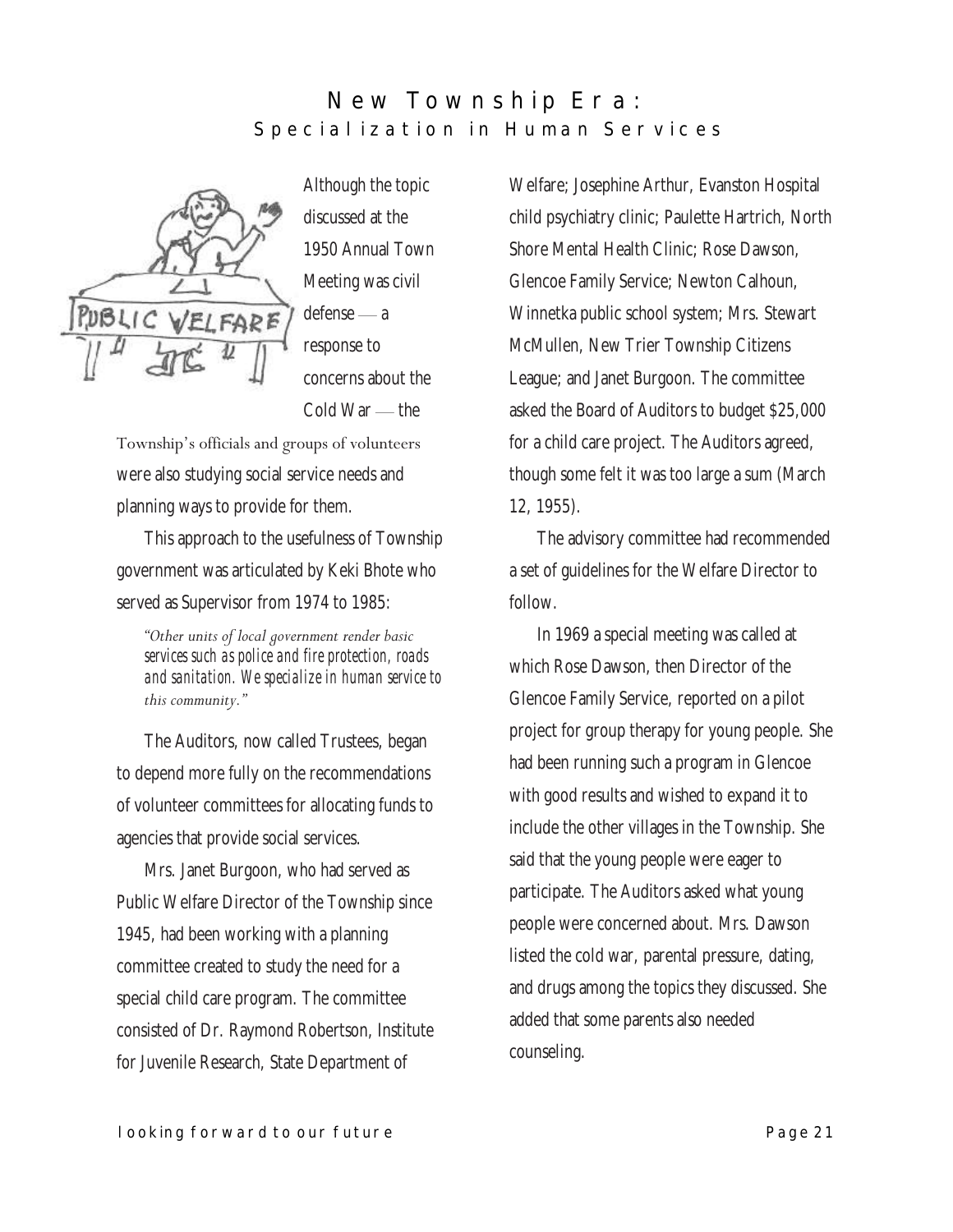The Township Committee on Youth was formed in 1972 to comply with a State statute that permitted Townships to levy a tax for the purpose of "preventing juvenile delinquency." Serving on the Committee were Frank Temmerman, Lt. James Henry representing a village police department, Dr. Robert Gluckman, Robert Gerrie, and the Rev. Gordon Smith.

In 1974, the Township report stated, this committee recommended funding eleven programs including drop-in centers, an outreach program, a youth employment service, a youth health clinic, a counseling service, and the placement of emotionally disturbed youth in residential treatment centers.

Led by the Committee Chair Bob Neumann, the Committee initiated a dialogue between the police, the social service agencies,



*The Glencoe Junior High Project has given middle school students a host of opportunities for socializing, community service and theater involvement. Photo courtesy of Glencoe Junior High Project & Glencoe Historical Society.*

and the community. The consensus was that Township youth were doing quite well. The group suggested that young people who had problems were not adjusting to pressures to excel. The police pointed out that 90% of the delinquent acts of minors were committed under the influence of alcohol and/or drugs. As a result of this conference, the LINKS Alcohol Program began and a conference on marijuana use was held. The Township brought a national authority, Dr. Robert Gilkerson of Cleveland, to deliver several lectures to students and parents.

The funding of youth programs was not without controversy. At the 1979 Township budget hearing, a group of citizens vociferously objected to funding a program that provided confidential sex counseling. This group also objected to the distribution of a pamphlet concerning young peoples' rights and responsibilities that had been developed as a pilot project by Dr. Henry Feinberg. The vigorous debate lasted until 11:00 p.m. (this was the only time in Township history that the budget hearing was covered by local television stations). Ultimately the Board voted to give LINKS the funding it requested. The same topic was debated at the Annual Town Meeting in 1980 and again the group that disapproved did not prevail.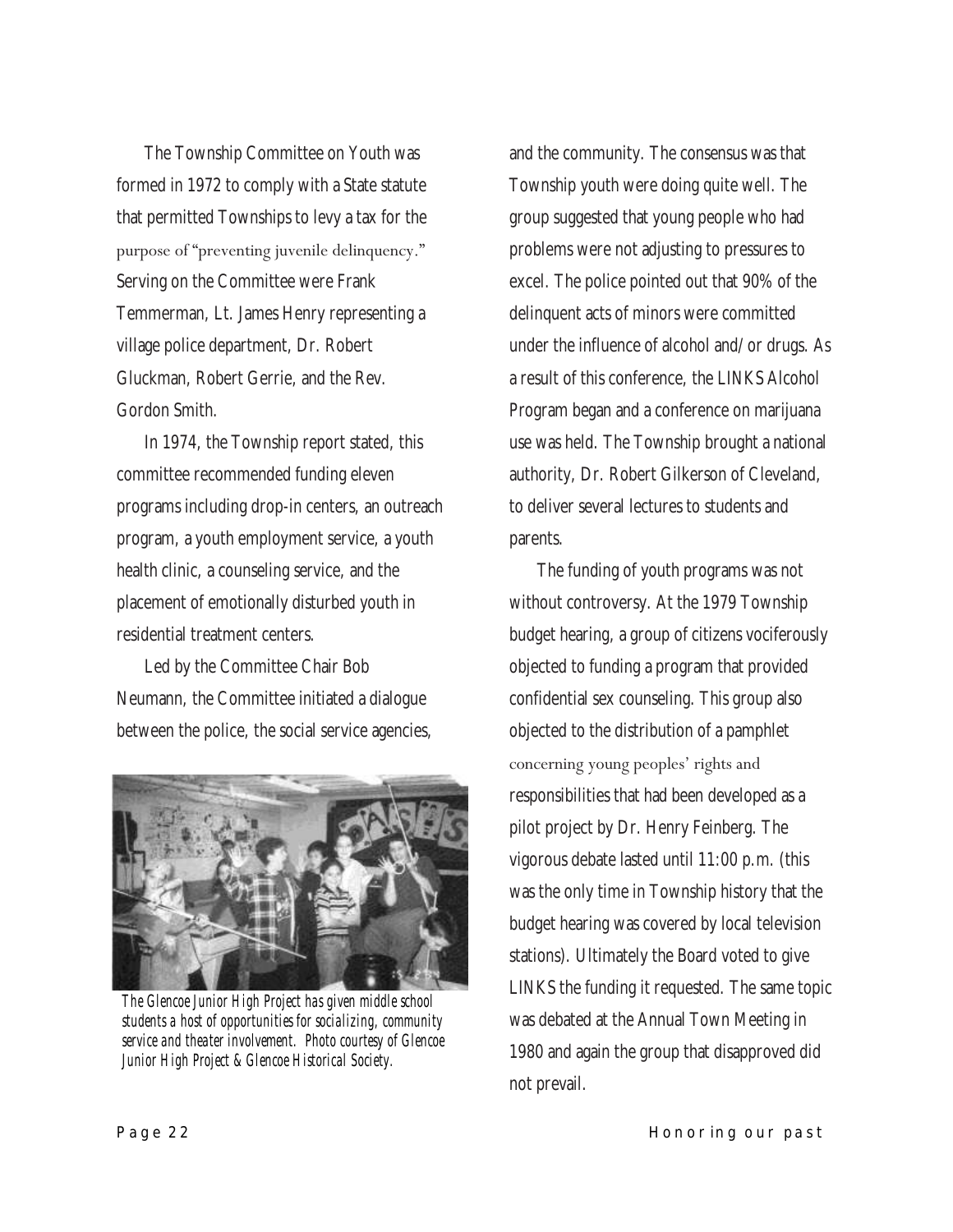In 1999 the Township awarded its first Priority Needs Grant of \$30,000 to PEN (Prevention Education Network), a coalition whose mission is prevention of substance abuse among adolescents. The program involves parents, teen-age mentors and the schools. The programs are designed to offer healthy activities that are satisfying alternatives to drug experimentation and use.

In 2007 the Board awarded a one-year direct grant of \$20,000 and a \$20,000 matching grant to the New Trier Township Alliance for Youth, or TAFY, which is a collaborative effort between LINKS North Shore Youth Services, Peer Services, HAVEN Youth Services and the Wilmette Youth Commission. The objective of the grant was to provide financial support in conducting a needs assessment of youth.

#### **Peer Jury**

Another service to youth, staffed by volunteers and administered by the Township's Community Services Administrator, is the Peer Jury Program that began in 1998. With the concurrence of the police departments, the offenders and their parents, volunteer high school students act as jurors in misdemeanor cases. The sentences meted out consist of hours of community service and sometimes written



*From left to right: Stephani Becker, Wilmette Youth Commission; Ginny Anderson, Executive Director of LINKS North Shore Youth Service; Patricia B. Cantor, New Trier Township Supervisor; and Joe Feldman, Chair of the Wilmette Youth Commission.* 

papers about the offense. This Peer Jury Program has gained recognition throughout the area for the quality of its training for jurors. In its first ten years, the jurors have heard more than 300 cases resulting in more than 8,000 hours of community service. The police departments of Wilmette, Kenilworth, Winnetka, Glencoe and Northfield have praised the program's effectiveness, as have parents.



*The first group of Peer Jurors in 1998.*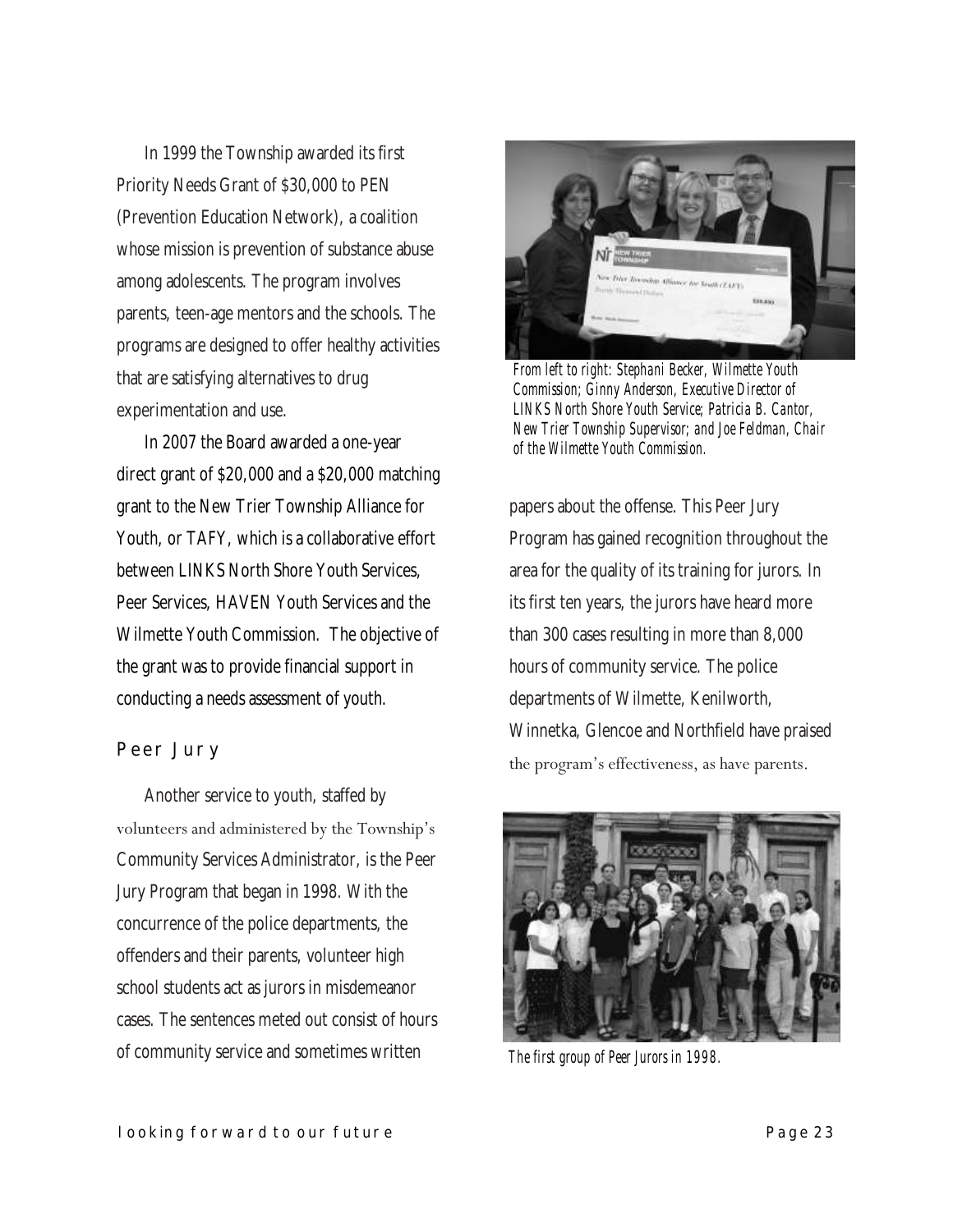**Health & Human Services**



Harking back to the days when the Township posted smallpox cards on the doors of homes that were infected, helping residents to find health care and stay healthy has been a priority. About 1940 the Township Health Officer appears on the roster. This was an appointed position dedicated to controlling communicable diseases in the unincorporated areas of the Township. A few years later the Cook County Health Department became a Health District, and the villages entered into a voluntary agreement to unify the delivery of health services in the Township. Acting on a suggestion from the League of Women Voters of Wilmette, the Township formed a blueribbon study group in 1979 made up of public health professionals and civic leaders to examine the availability of health services throughout the Township. One of the primary outcomes was a Health Resource Directory of preventive programs, support groups, agencies specializing

in specific diseases, referral sources and adjunct or back-up services.

The Township Health and Human Services Committee was formed in the 1980s to evaluate the Township's needs beyond mental health and youth. The committee recommended funding to agencies that provide a variety of services to families and family members. The Committee also looked for unmet needs and made recommendations to the Board.

## **Mental health**

After World War II, the State began to transfer the responsibility for the care and financing of mental health problems to the local communities. It became apparent that the needs of residents and their families required the Township's attention. At the Annual Town Meeting in 1974 the electorate gave power to the Board to levy a tax to help fund agencies involved in serving the mental health needs of the Township. Revenue Sharing funds that became available in 1972 could also be used.

The Mental Health Advisory Board was formed. This group conducted four community surveys. The first enumerated the agencies that provided mental health services; the second surveyed the referrers – school principals, police, social workers and clergy; the third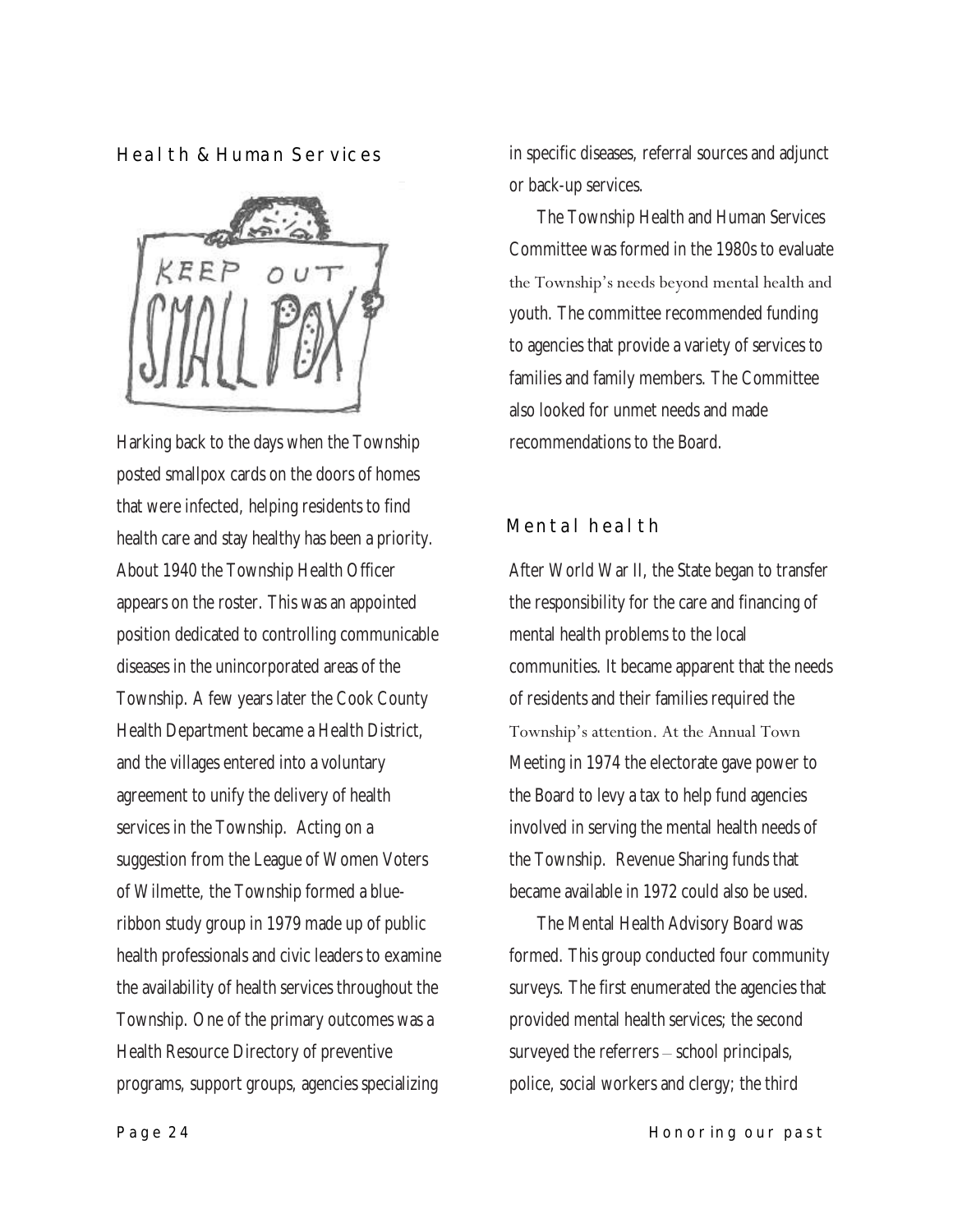phase sought information from families in the community about the utilization of available services; and the final part served as a crosscheck to see how people rated themselves in the field of mental health.

The survey found that depression, family conflict, marital discord, and drug/alcohol abuse were the most frequent problems. With this information, the committee was able to allocate funding to agencies that serve individuals and families.

#### **Senior Citizen Programs**

The Township has paid particular attention to the needs of its elderly citizens. Both direct and indirect services are offered. The Township Assessor's office helps senior citizens file for tax relief with the Senior Citizen Homestead Exemption, the Homeowners Exemption, and the Senior Citizen Assessment Freeze Exemption.

Another direct service is providing transportation for elderly residents and persons with disabilities. In 1979 the Township acquired a bus that was used for door-to-door service. After a trial period, the Township found it was more effective and efficient to work with the taxi companies on Dial-A-Ride cards. With a Dial-A-Ride card, a resident who is 65 or older or who is a person with a disability received a

subsidy on a taxi fare. When the program was first initiated, the subsidy was \$3. In 2011 it had risen to \$6 per ride. After eliminating the bus and going to Dial-A-Ride, the use of the service increased. In 2010 more than 1,000 residents were enrolled in the program.

Township residents are fortunate to have the excellent programs of the North Shore Senior Center (NSSC) available. NSSC is a recipient of Township funds for counseling, adult day care, community education, recreation and learning programs. Working with NSSC, the Township was instrumental in setting up a Handyman Program for seniors and currently cooperates in an Escorted Transportation Service for seniors who need transportation assistance to and from medical appointments.

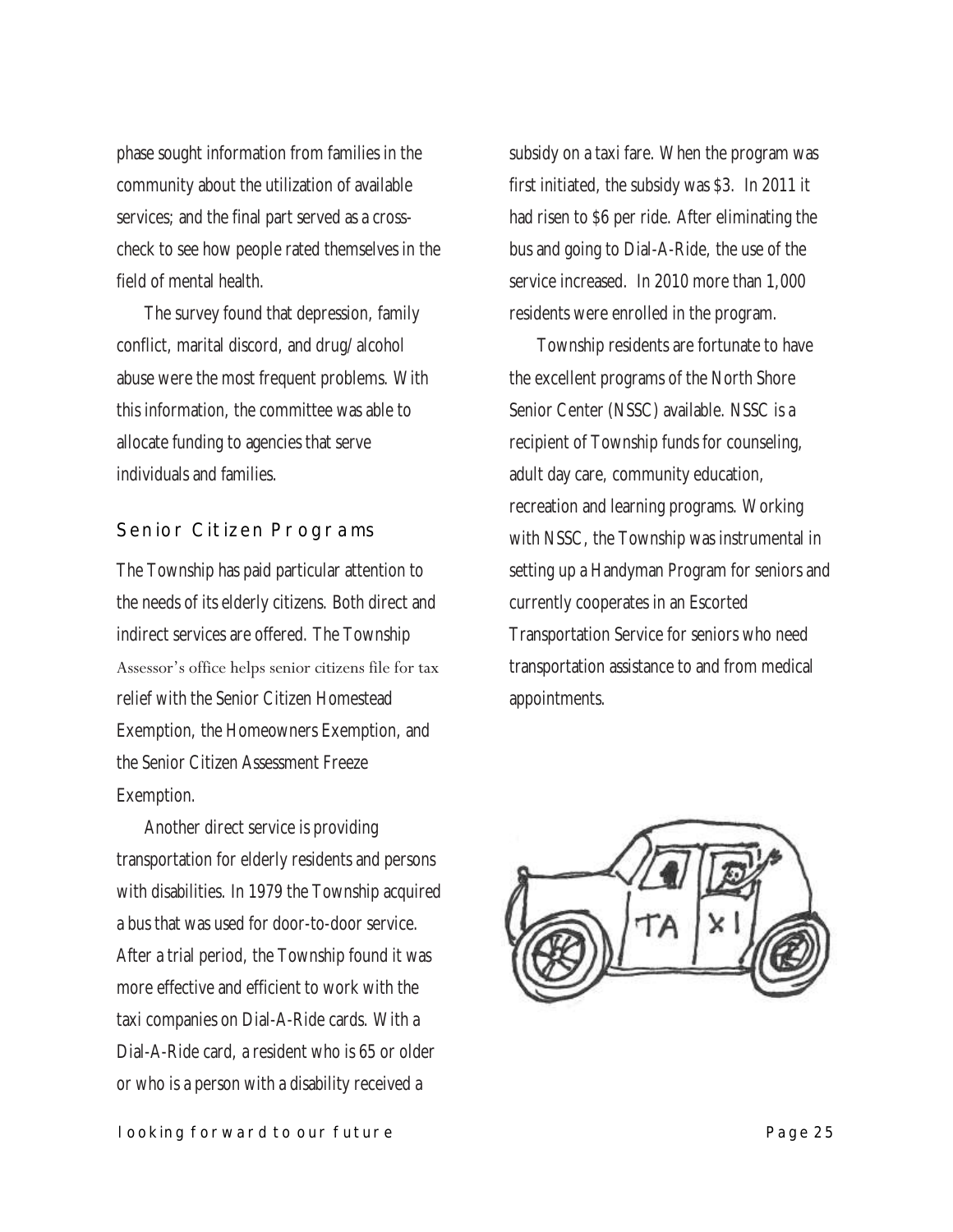#### **Residents with disabilities**



With the passage of the American with Disabilities Act (ADA) legislation in 1990, Townships were mandated to have programs to benefit residents with disabilities. New Trier Township responded by forming the Committee on Disabilities, which is concerned with education, advocacy and outreach for disabled residents. One of the committee's first programs was designed to acquaint community employers with the needs and abilities of disabled residents. The committee sponsored the appearance of Chris Burke, a popular TV actor who has Down syndrome. In 1998 the committee sponsored an educational program in cooperation with village police departments to publicize the high penalty for illegal parking in handicapped spaces. In 1999 the Committee sponsored a conference on accessibility and inclusion of the disabled in religious services. A follow-up conference was held in 2001 that focused on sharing ways for all faiths to

welcome the disabled. In 2011 the committee launched a public awareness campaign to encourage positive action within the business community, this time focusing on accessibility.

In 2005, when remodeling plans were underway for the Metra station in Winnetka, a long ramp was proposed that would have been unsuitable for persons in wheelchairs and others. Thanks in part to the efforts of the Township, the existing elevators were retained.

Over the years, New Trier Township has worked collaboratively with organizations to provide information to people with disabilities and their families and to increase awareness among the business community and general public. Among the programs provided were:

- *Emergency Preparedness* Seminar (2006), which focused on emergency planning for persons with disabilities and how to work cooperatively with local fire and police departments.
- *Home Sweet Home* Conference (2008), which provided information on support services, financial assistance programs, home modifications and more, that enable residents to live at home.
- *Unlock the Door to Workplace Opportunities*  (2008) gathered information on resources for employment programs and services offered through WorkABILITY, a program partnership between New Trier Township, Jewish Vocational Service, disabilityworks, Chicagoland Chamber of Commerce and New Trier Township High School's Special Education Department.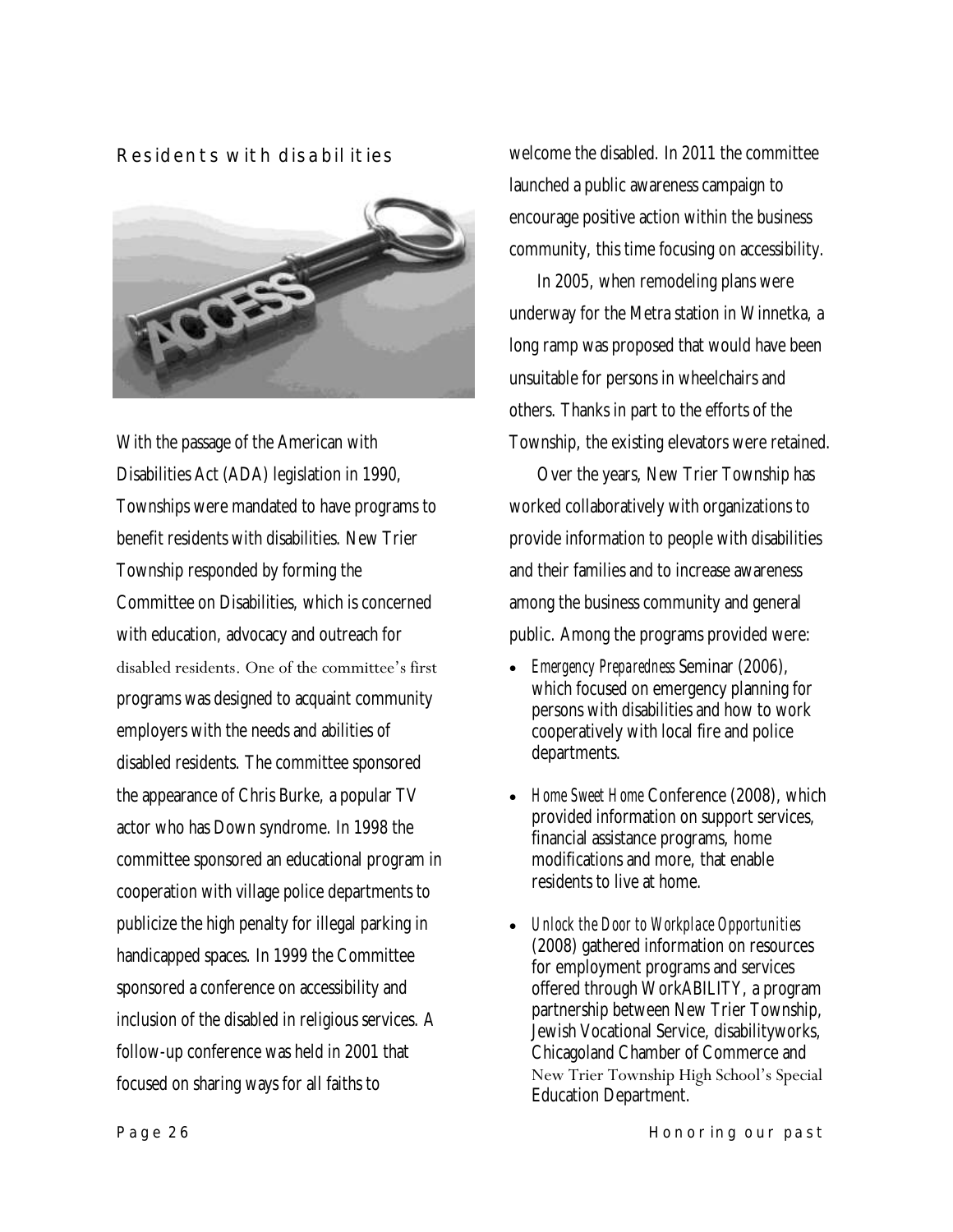- *Volunteer ABILITY* (2009) looked at how volunteers with disabilities can help organizations fulfill their mission.
- *The Business Builder – Disability Awareness Conference* (2010) that provided information on how to interact with and make services accessible to people with disabilities, their families and friends.

In addition to advocacy and education, New Trier Township is fortunate to have several agencies devoted to meeting the needs of persons with disabilities. But in 2006 there began a paradigm shift in the manner in which these services were being funded. *Money Follows the Person* was an initiative identified in the 2007 -2012 Strategic Plan that moves funding of needed services from an institutional setting to the community. It provides people with disabilities the freedom to choose where they want to live and get services.

Recognizing that people with disabilities should play a central role in the support they receive, the Township introduced the Community Support Grants program in 2007. Since its inception, this program has provided 114 grants of up to \$1,500 each. The grants were issued to adults and children with disabilities to help with services such as speech and occupational therapy, assistive equipment and specialized activities. While the program has no age or income restrictions, it had been



*From left to right: Jake Joehl, JJ's List volunteer; Alan Goldberg, New Trier Township Trustee; and JJ Hanley, Founder of JJ's List, were among the speakers at Volunteer ABILITY. The Township provided start-up funding to launch JJ's List, an online service where people with disabilities review businesses and services.* 

limited to persons with severe disabilities. In 2010, the eligibility criteria were expanded, and funding was increased from \$50,000 to \$75,000.

In October 2008, WorkABILITY, an initiative to provide employment resources for persons with disabilities, was launched. It is a collaborative program designed to facilitate the employment of persons with disabilities by providing a centralized service within the Township at no charge to residents. Individuals with disabilities, including special needs students, can meet with a specialist at the Township office to create an employment plan.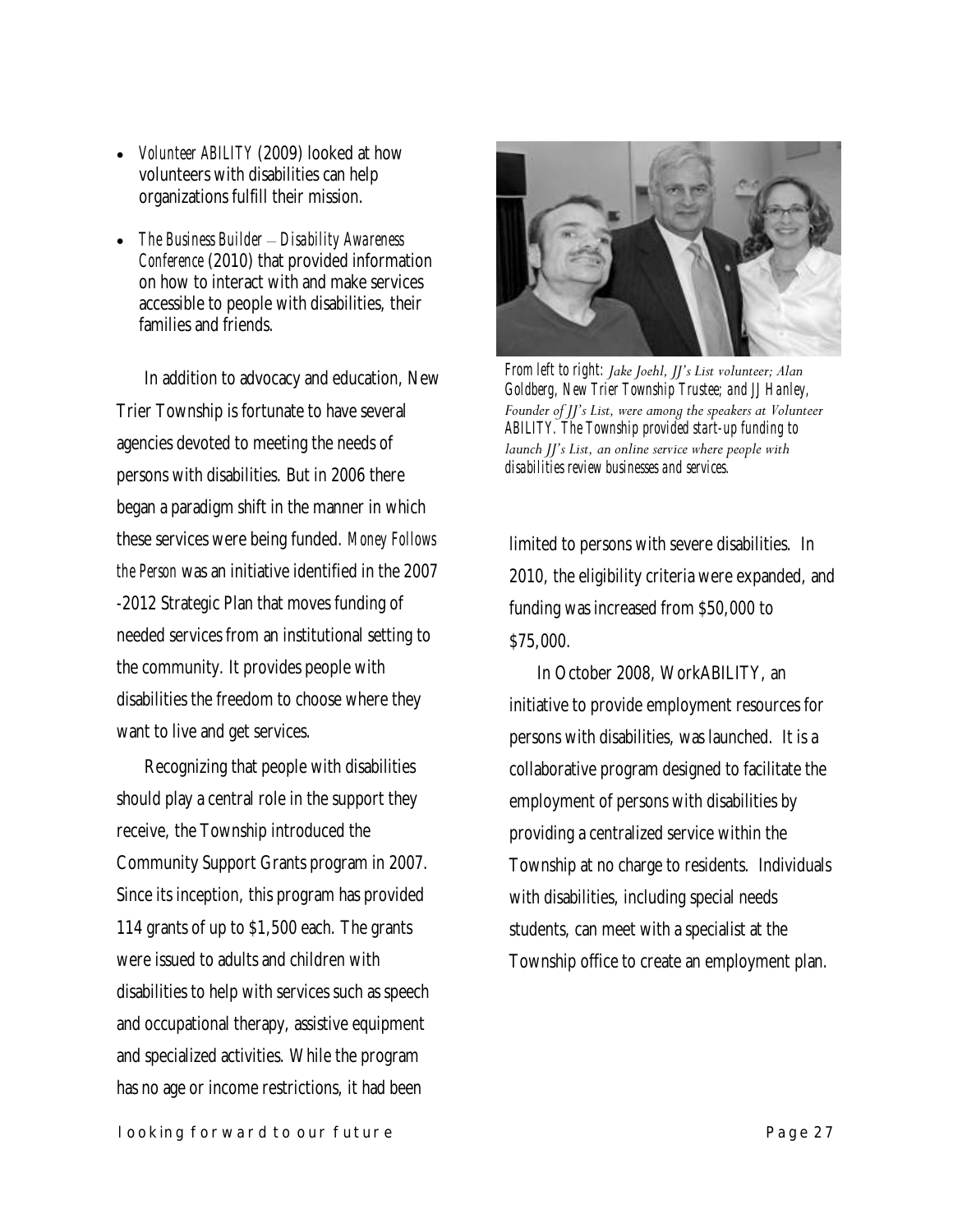#### **Financial Assistance**



As far back as 1850, Township residents were concerned about their neighbors who could not support

themselves or needed emergency financial assistance. Access to state and federal aid programs is often a long, frustrating process. The Township can step in with emergency aid that may pay for urgently needed rent, utilities, or medical care.

The Township Supervisor serves as treasurer and supervisor of the General Assistance Fund. The Social Services Administrator assists the Supervisor by interviewing clients, administering cases, and referring clients to sources of aid.

The General and Emergency Assistance programs are cooperative efforts between the Township and residents whose economic resources are limited or nonexistent. General Assistance provides basic needs for residents who are unemployed or disabled and have no other forms of income or assets. Emergency Assistance provides help for residents faced with life-threatening circumstances or the inability to pay expenses necessary to obtain or maintain

employment. By 2011, more than 120 residents were receiving some type of assistance from these two funds.

Yet another resource, is the Angel Fund, a discretionary fund used by the Supervisor and the Social Services Administrator to provide financial help to individuals or families that are in serious financial crises but do not qualify for any government aid program.

The Angel Fund is totally funded by voluntary contributions from individuals, religious and service organizations. It is a 501(c)(3) non-profit organization, so contributions are tax deductible. All the money contributed is used to help residents; there are no administrative costs.

One of the programs provided through the Angel Fund is the Back to School gift card program. Each year, before the opening of the school year in August, the Township distributes gift cards to assist families in need with purchasing school supplies. While in 2008 the Township distributed 144 gift cards, by 2010 that number had increased to 400.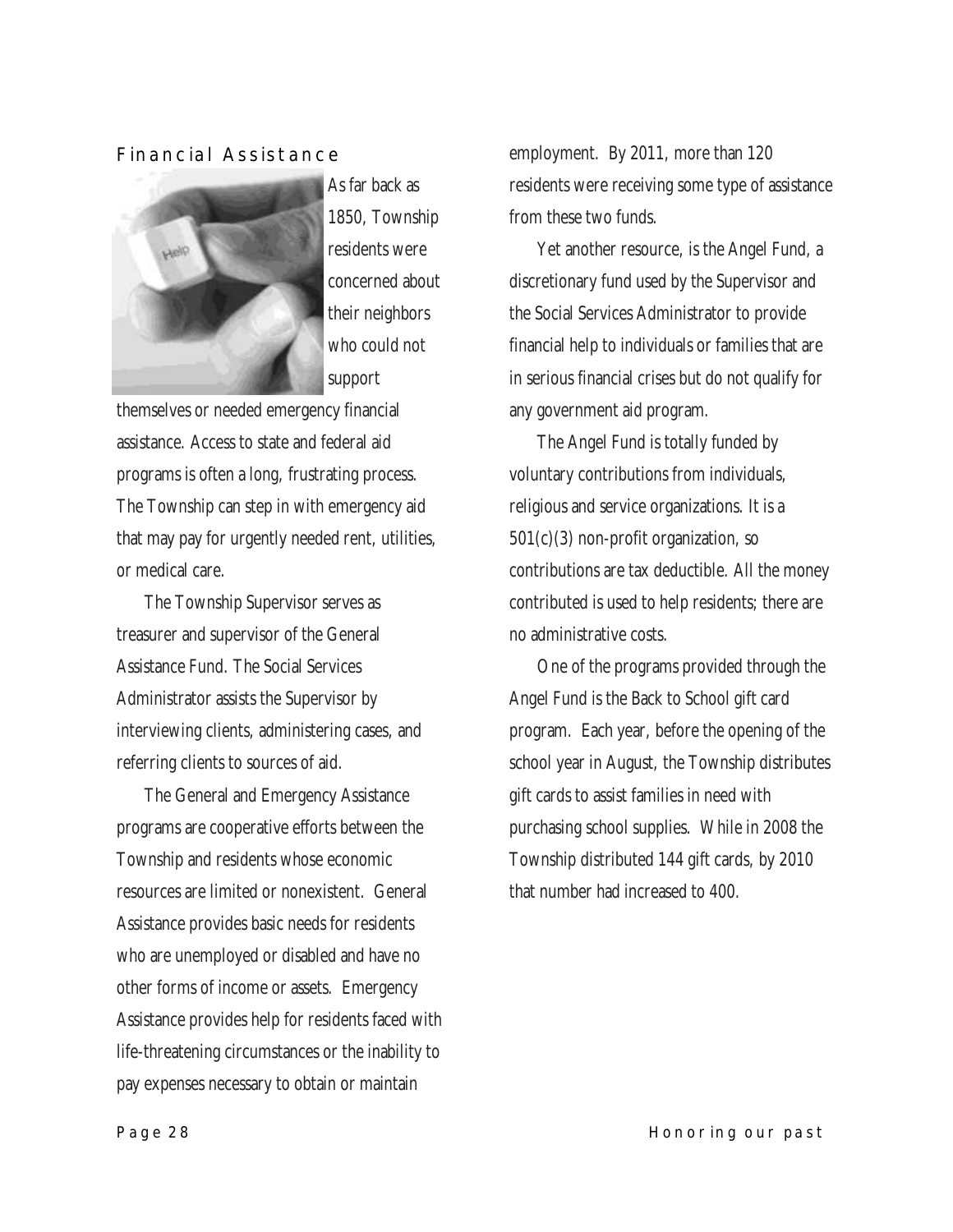### **Pantry**

The Pantry is among the Township's most visible services. In the beginning it was stocked by one generous person - Phyllis Baekgaard - who used her own funds to fill the pantry shelves in the old bank vault of the Township building. Currently, the shelves are filled by contributions from individuals, businesses, houses of worship, and community groups.

By 2010 the Pantry saw an average of 289 persons receiving some type of assistance with their grocery needs. Each week more than 100 bags of groceries are distributed, including items not covered by food stamps such as diapers, toilet paper, soap, and laundry detergent.

#### **Employment Services**

The Employment Counseling Service was created in 1983 to provide help with job research, resume writing, interviewing, and locating open positions. This was a free service. It also served employers by referring screened job applicants.

In 2007, the Township expanded this service to residents with disabilities through its WorkABILITY initiative. Today, New Trier Township continues to provide referrals to service providers who assist residents in seeking employment.



*The Pantry is located at the Township Office at 739 Elm Street in Winnetka. In 2006, volunteers such as Louis Justman of Wilmette, a New Trier High School student, kept the shelves stocked.*

#### **Child Care**

Of course, one of the most difficult hurdles to overcome in obtaining employment and remaining employed is the high cost of child care. In response to this challenge, New Trier Township introduced a Child Care scholarship program in 1993 to provides assistance with payment for child care for income-eligible parents and guardians. In 1999 the program was expanded to include before-and after-school care for school-aged children. In 2000 the program expanded further to cover eligible summer camp programs. The program is designed to help offset the cost for services provided by licensed day care, before-and-after school care, and/or summer day camp programs.■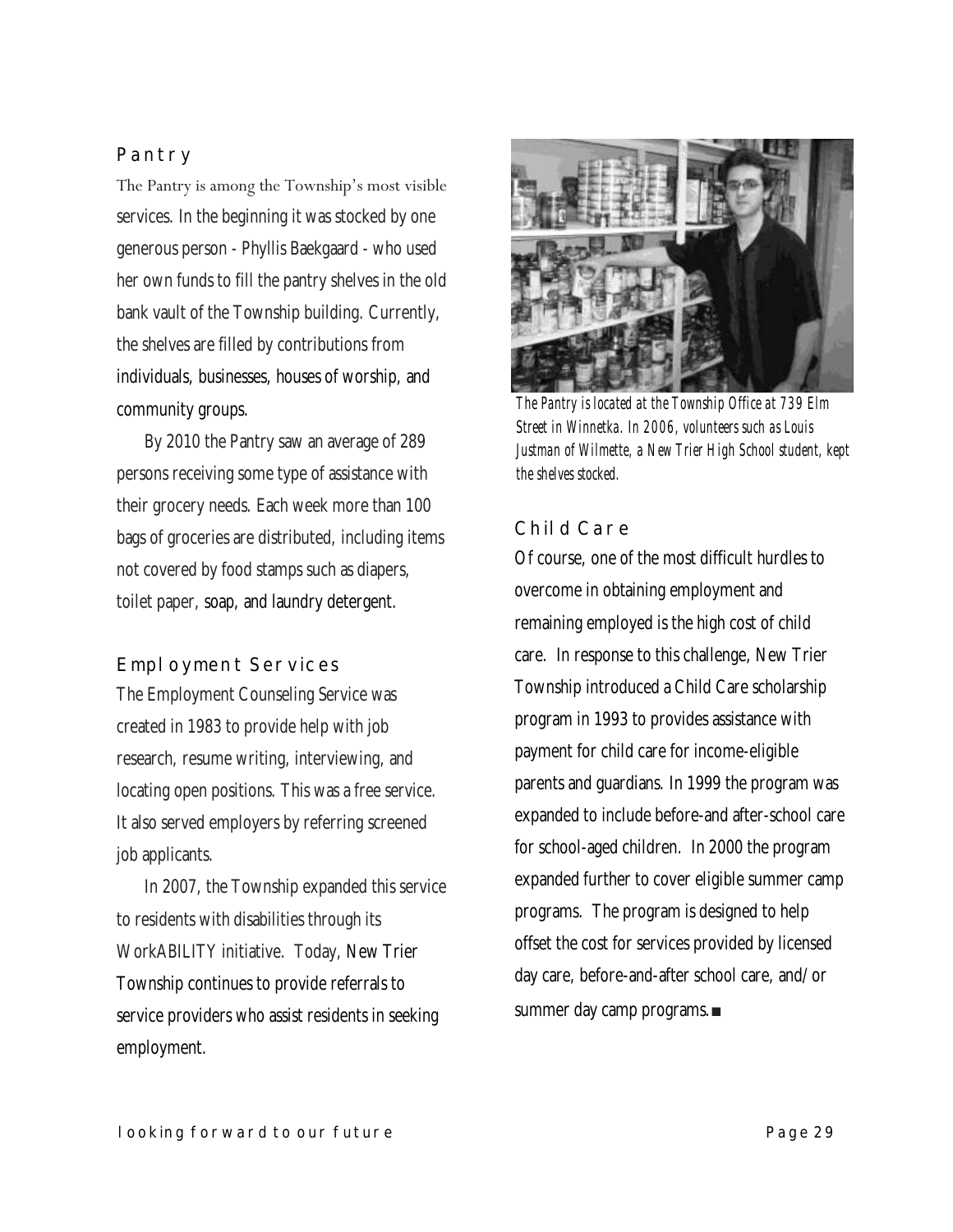## Citizen Involvement: **t w e n t y - f i r s t c e n t u r y s t y l e**



*Pantry volunteers (from left to right) Suzanne Conley, Mary Schram, Jane Gallery and Beth Kurensky were recognized at the 2010 Annual Town Meeting. Not pictured: Lynette Stone and Martha Gallo.*

The Township form of government that the residents chose in 1850 guaranteed close-tohome access to officials and the decisions that affected community life.

By 1970, with the advent — and then the end — of Federal revenue-sharing funds, it was necessary for the Township to examine ways to raise money. The Board concluded that the Township could legally raise its tax levy and provide funds from the community. They realized the necessity to ascertain the needs of the community and understood that the residents should make decisions about how their tax dollars were spent.

Over the years, the present system of volunteer committees evolved — committees focusing on youth, mental health, health and human services, and disabilities. Committee membership is voluntary; appointments to serve are made by a Central Nominating Committee and affirmed by the Board.

In 2007, having been at the forefront of bringing private-sector skills to government with the advisory committee structure, New Trier Township reorganized the advisory committees as follows:

The *Agency Oversight Committee* to provide supervision of funded programs and to ensure that the agencies that receive governmental funding are accountable in meeting the needs of residents.

The *Money-Follows-the-Person Committee* to focus on the needs of people with developmental disabilities and mental illness.

The *Special Projects Committee* to focus on new ideas for programs that address emerging needs as identified in the Township's Strategic Plan.

The *Disabilities Advisory Committee* to provide education and advocacy on behalf of persons with disabilities remained unchanged.

Beyond the advisory committees, over the years countless individual volunteers have utilized their skills, abilities and interests to further the mission of the Township by working in the Pantry and keeping the shelves stocked or serving as jurors or adult advocates in the Peer Jury program.■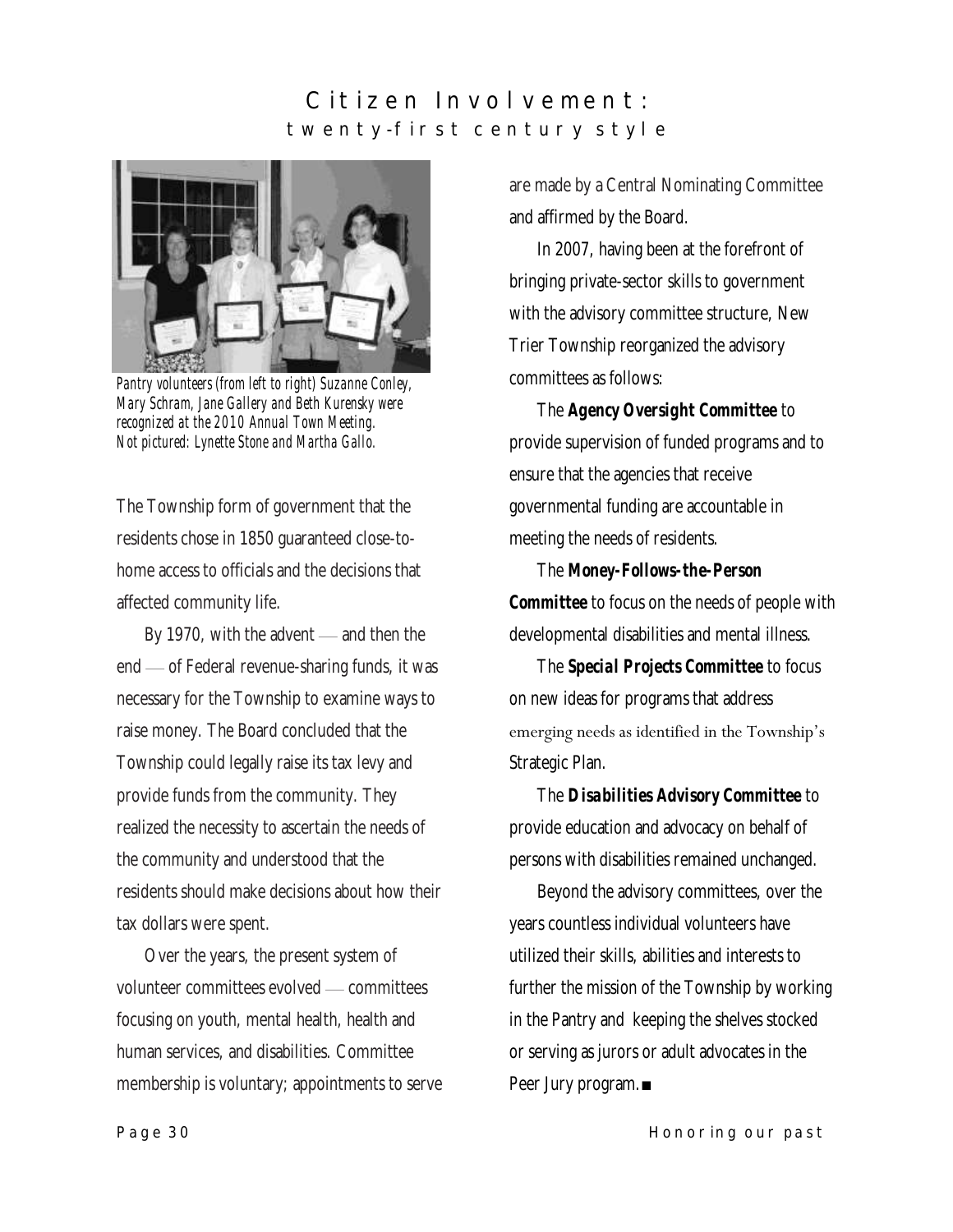## Longest standing tradition: Annual Town Meeting



Township Government is one of the oldest forms of government continuing to function today.

In 1787 the Congress of the Confederation of the United States adopted the Northwest Ordinance, in which six-mile-square areas were created in the territories of Ohio, Michigan, Indiana, Wisconsin and Illinois. Illinois was



*A Town Meeting calls for direct citizen participation. Deputy Clerk Sandy Forrester (right) provides registered voters with instructions on voting procedures for the meeting.* 

admitted to the Union in 1818, and a new Constitution in 1848 created townships as we know them today. The Annual Town Meeting is mandated by state statute and over 1,400 Illinois townships meet on the second Tuesday of April. The meeting includes reports from elected officials, recognition of township volunteers and a guest speaker. The 162nd Annual Town Meeting was held April 12, 2011, at the North Shore Senior Center's Arthur C. Nielsen, Jr. Campus in Northfield. ■



*North Shore Senior Center's ―Senior Stompers‖ provided musical entertainment.*



*Northfield Girl Scout Troop 763 presented the Flag, led the Pledge of Allegiance and sang "America the Beautiful."* 

**looking forward to our future Page 31 Page 31**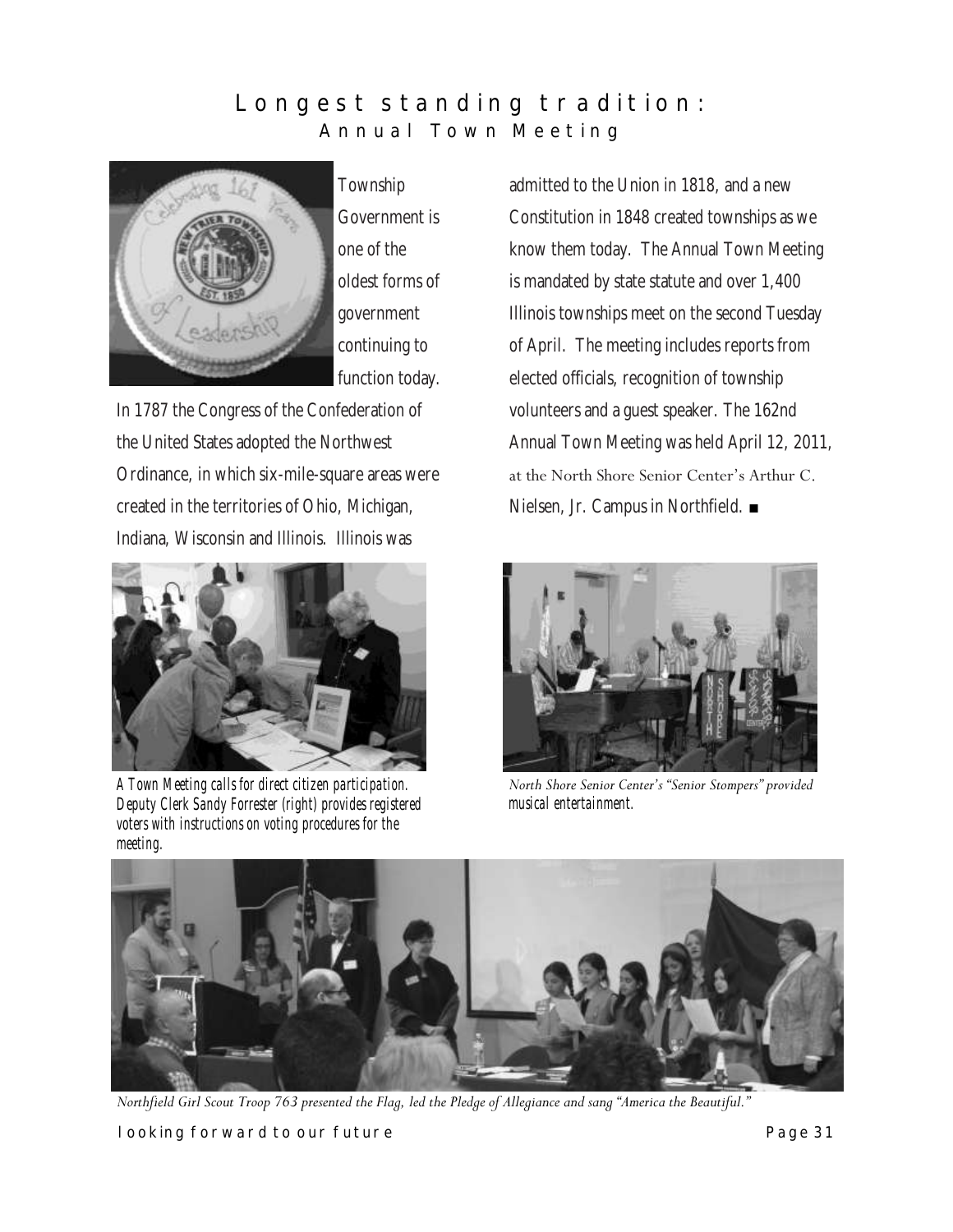

*Clerk Jerome Hoynes (left) and Township volunteer Harriet Hahn received donated items for the Time Capsule which will be sealed and stored in the Township vault until 2050.*



*The keynote speaker was Geoffrey Baer -WTTW-Channel 11 Chicago, Emmy-Award-Winner, Producer & Writer of the—Chicago's North Shore documentary.*



*Trustee Gerri Kahnweiler (right) presented Mimi Dray of Wilmette with the 2011 George E. Noyes Community Spirit Award.* 



*Supervisor Patricia B. Cantor; Lauren Miller, recipient of the 2011 Peer Jury Scholarship; and her mother, Karen Miller of Kenilworth.* 



*Trustee Stefan Mozer; Naomi Frisch of Wilmette, the recipient of the 2011 Superior Service to Persons with Disabilities Award; and Avi Lesser of Wilmette.* 



*Trustee Alan Goldberg (right) presented Mimi & Patti Evans, owners of Lad & Lassie Clothing store in Wilmette, with the Friend of the Township Award.*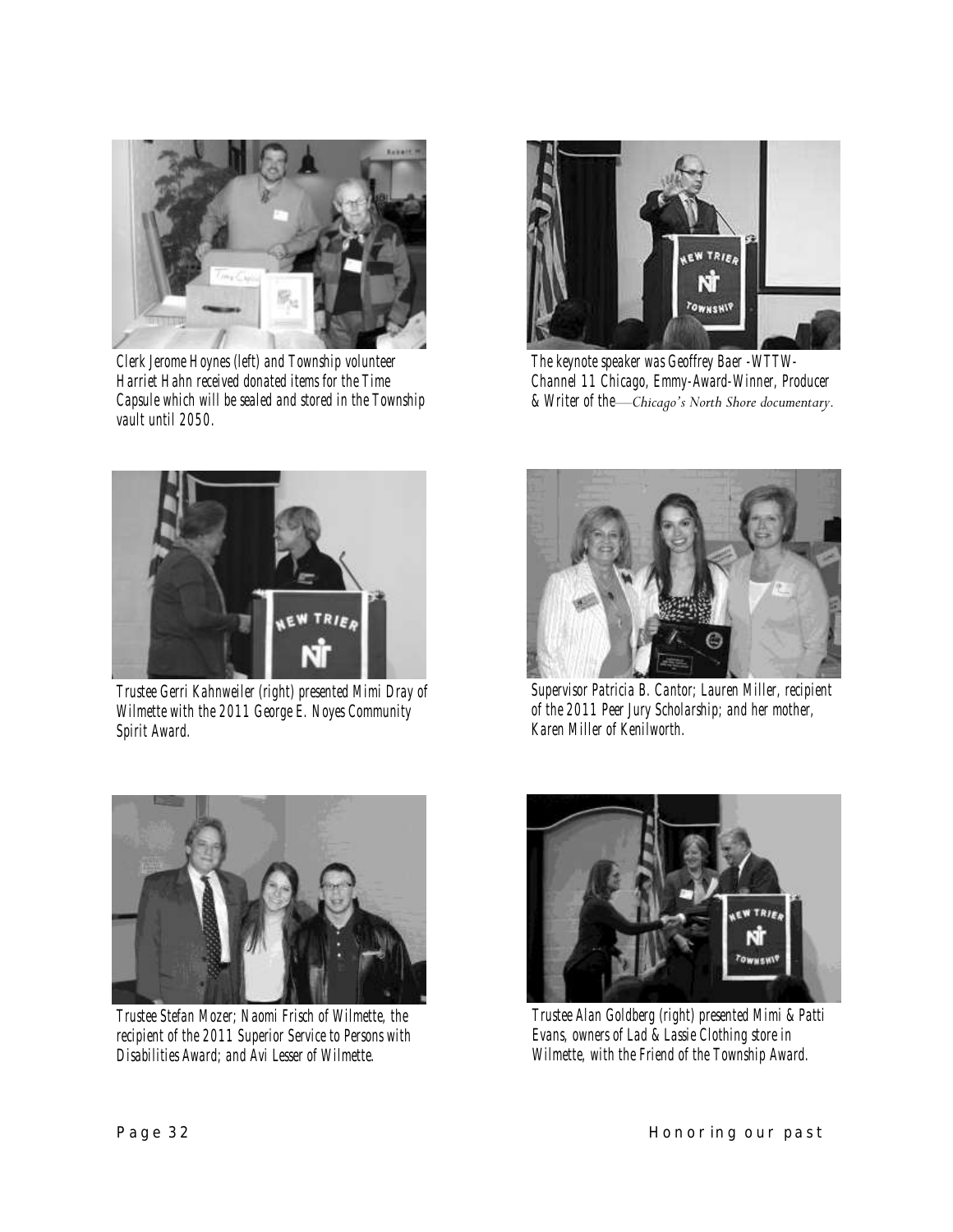# **H i s t o r i c l a n d m a r k**



*Illustration by Nan Greenough*

The Township's headquarters has a history of its own. The handsome brick building was originally the home of the First National Bank of Winnetka. When the bank moved to larger quarters, Township officials saw an opportunity to consolidate offices (the Township had been renting space in three locations). At a special

Town Meeting on July 10, 1961, the electorate voted to acquire the building for \$85,000.

The funds came from the two-percent commission the Township was receiving from locally collected taxes. Remodeling removed the brass rails, tellers cages and two large, forbidding vaults. Temporarily, one vault was filled with canned soup and peanut butter from The Pantry. All that is left of the building's life as a bank is one vault in the basement where the time capsule will be stored. ■



*Winnetka State Bank c.1920's. Photo courtesy of the Winnetka Historical Society.*

## **a c k n o w l e d g e m e n t s**

The New Trier Township History Book Committee of: ■ Jerome Hoynes, Township Clerk

- Harriet Hahn, research, writing and illustrations
	- Karen Spillers, Communications Director

Would gratefully like to acknowledge the assistance of: ■ Ellen Shubart & the Glencoe Historical Society ■ Melinda Kwedar & the Kenilworth Historical Society ■ Patrick Leary & the Wilmette Historical Society ■ Patti Van Cleave & the Winnetka Historical Society

■ New Trier Township High School

■ Patricia O'Keefe

**Looking forward to our future**